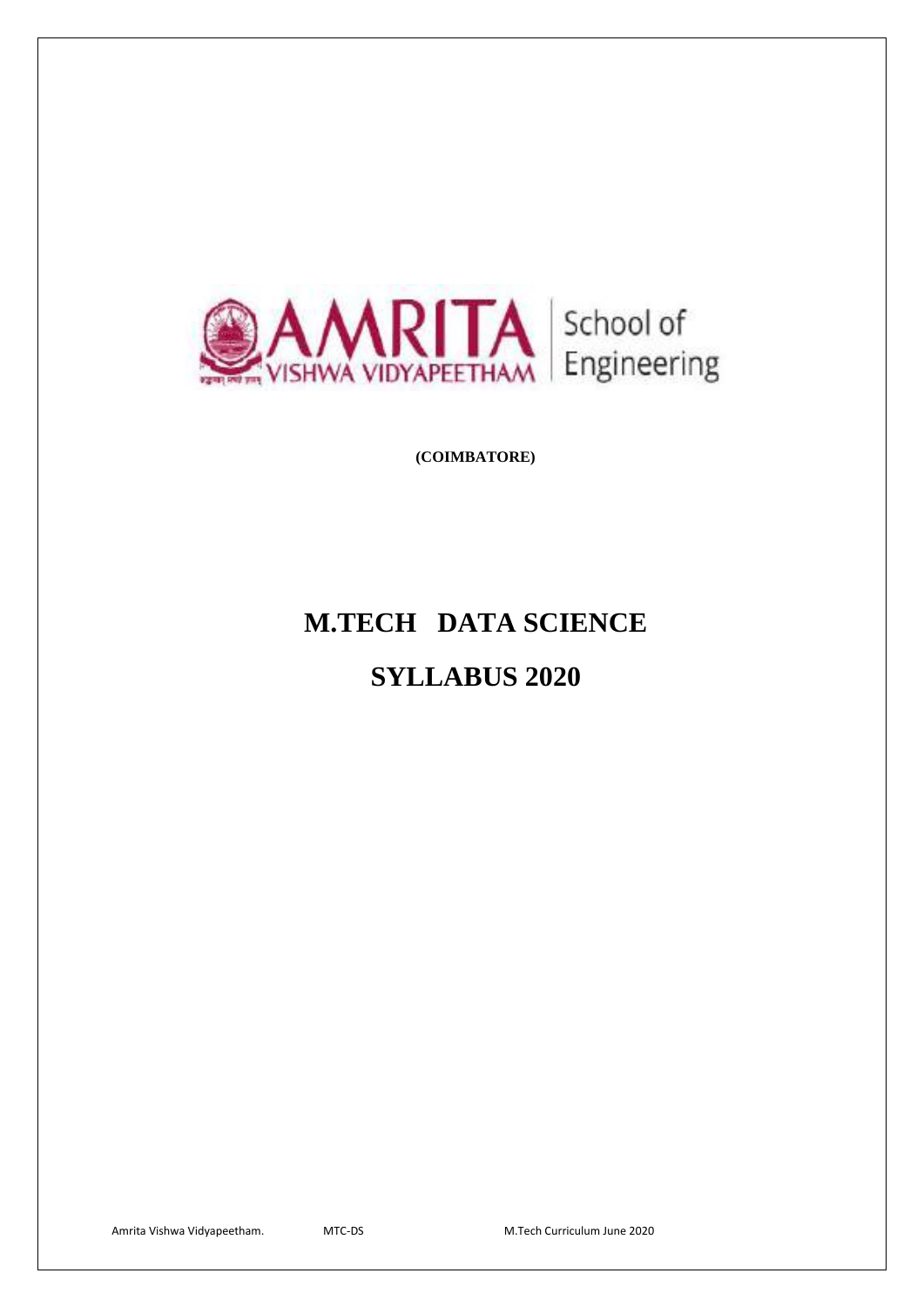# **SYLLABUS**

# **SEMESTER I**

#### **20MA604 COMPUTATIONAL LINEAR ALGEBRA AND OPTIMIZATION FOR DATA SCIENCES L-T-P-C: 3-0- 1- 4**

# **Course Objectives**

 The course will lay down the basic concepts and techniques of linear algebra, calculus and optimization theory needed for subsequent study.

 It will explore the concepts initially through computational experiments and then try to understand the concepts/theory behind it.

 At the same time, it will provide an appreciation of the wide application of these disciplines within the scientific field.

 Another goal of the course is to provide connection between the concepts of linear algebra, differential equation and optimization theory.

# **Course Outcomes**

**CO1**: Use computational techniques and algebraic skills essential for the study of systems of linear equations, matrix algebra, vector spaces, eigenvalues and eigenvectors, orthogonality and diagonalization. (Computational and Algebraic Skills).

**CO2**: Use visualization, spatial reasoning, as well as geometric properties and strategies to model, solve problems, and view solutions, especially in R2 and R3.

**CO3:** Conceptually extend these results to higher dimensions. (Geometric Skills) and critically analyse and construct mathematical arguments that relate to the study of introductory linear algebra. (Proof and Reasoning).

| PO/PSO          | PO <sub>1</sub> |                |   |   |    |  | PO2   PO3   PO4   PO5   PO6   PO7   PO8   PO9   PO10 | <b>PO11</b> | <b>PO12</b> |
|-----------------|-----------------|----------------|---|---|----|--|------------------------------------------------------|-------------|-------------|
| CO              |                 |                |   |   |    |  |                                                      |             |             |
| CO <sub>1</sub> |                 | $\mathfrak{D}$ | ↑ |   |    |  |                                                      |             |             |
| CO <sub>2</sub> |                 |                |   | 3 |    |  |                                                      |             |             |
| CO <sub>3</sub> |                 |                | ◠ | ⌒ | -- |  |                                                      |             |             |

# **CO-PO Mapping**

#### **Syllabus**

Matrices and Gaussian Elimination – Introduction, Geometry of Linear Equations, Gaussian Elimination, Matrix multiplication, Inverses and Transposes, Special matrices and applications. Vector spaces and Linear equations– Vector spaces and subspaces, linear independence, basis and dimension, the four fundamental subspaces. Orthogonality - Perpendicular vectors and orthogonal subspaces, inner products and projections onto lines, projections and least square applications, orthogonal basis, orthogonal spaces, orthogonal matrices, Gram Schmidt orthogonalization, FFT. Eigenvalues and Eigenvectors – Introduction, diagonal form of a matrix, difference equations and the powers of A^k, Positive Definite Matrices - Minima, Maxima and saddle points, tests for positive definiteness, semi-definite and indefinite matrices, Singular Value Decomposition, iterative methods for Ax = b, applications in sparse signal and image processing. Introduction - mathematical optimization, leastsquares and linear programming, convex and nonlinear optimization. Convex sets, Convex optimization problems - optimization problem in standard form, convex optimization problems, quasi-convex optimization, linear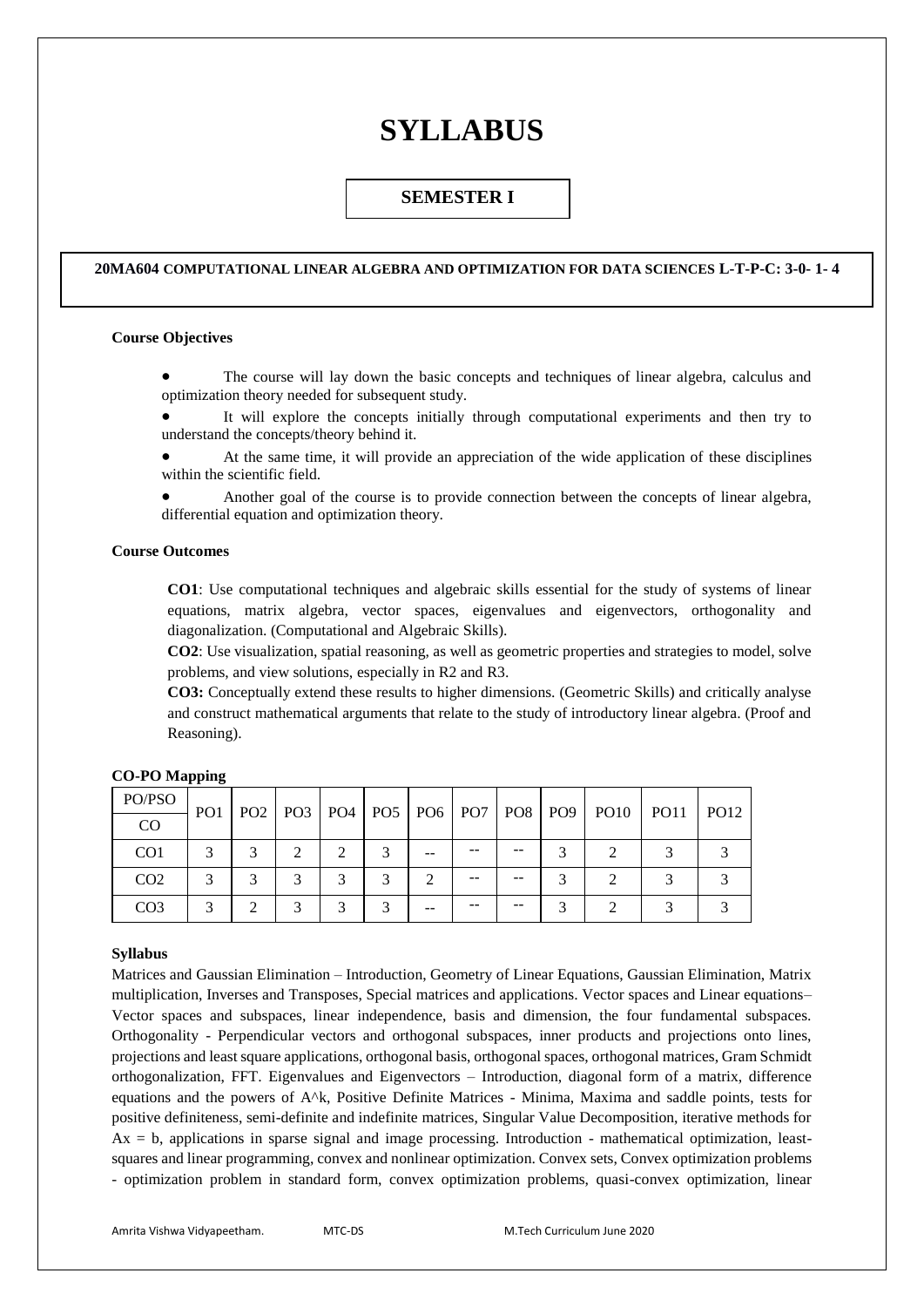optimization, quadratic optimization, generalized inequality constraints, semi definite programming, vector optimization. Duality, Approximation and fitting, Statistical estimation, Geometric problems, Unconstrained minimization- gradient descent method, steepest descent method, Newton's method. Equality constrained minimization - equality constrained minimization, eliminating equality constraints, Newton's method with equality constraints, infeasible start Newton method, implementation. Interior-point methods -inequality constrained minimization, logarithmic barrier function and central path, barrier method, L1 Norm Optimization methods,

Alternating direction method of multipliers (ADMM), Applications in Signal and Image Processing.

#### **Textbooks / References**

*Gilbert Strang, "Linear Algebra and its Applications", Third Edition, Harcourt College Publishers, 1988. Gene H. Golub and V. Van Loan, "Matrix Computations", Third Edition, John Hopkins University Press,* 

*Baltimore, 1996.*

*David C. Lay, "Linear Algebra and Its Applications", Pearson Addison Wesley, 2002.*

*Stephen P. Boyd and Lieven Vandenberghe d, Convex Optimization, Cambridge University press, 2004*

*Kalyanmoy Deb, "Optimization for Engineering Design Algorithms and Examples", Prentice Hall of India, New Delhi, 2004.* 

*Edwin K.P. Chong and Stanislaw H. Zak, "An Introduction to Optimization" Second Edition, Wiley-Interscience Series in Discrete Mathematics and Optimization, 2004.* 

*M. Asghar Bhatti, "Practical Optimization Methods: With Mathematica Applications", Springer Verlag Publishers, 2000.*

#### **Evaluation Pattern**

| Assessment                                    | Weightage (%) |
|-----------------------------------------------|---------------|
| Assignments (8 assignments with equal credit) | 20            |
| Quiz (6 Quizzes with equal credit)            | 35            |
| Mid Sem Periodical                            |               |
| <b>End Semester Exam</b>                      | 30            |

**20DS611 INTRODUCTION TO MACHINE LEARNING L-T-P-C: 2-0- 1- 3**

#### **Course Objectives**

- This course dives into the basics of Machine Learning using various tools such as Weka and LibSVM and implementations of Machine Learning algorithms using Python and MATLAB.
- The students will learn about Supervised Vs Unsupervised Learning, investigate how Statistical Modelling relates to Machine Learning, and do a comparison of each.
- The students will enrich with the hands-on experience to implement various machine learning algorithms.

#### **Course Outcomes**

**CO1**: To understand the fundamentals of patterns recognition and to implement clustering concepts and feature extraction techniques.

**CO2**: To implement the Kernel methods using different machine learning packages such as, Weka and LibSVM. **CO3:** Understand and apply various algorithms for pattern recognition and gain knowledge on how to apply classifier to a particular application.

# **CO-PO Mapping**

| PO/PSO   PO1   PO2   PO3   PO4   PO5   PO6   PO7   PO8   PO9   PO10   PO11   PO12 |
|-----------------------------------------------------------------------------------|
|-----------------------------------------------------------------------------------|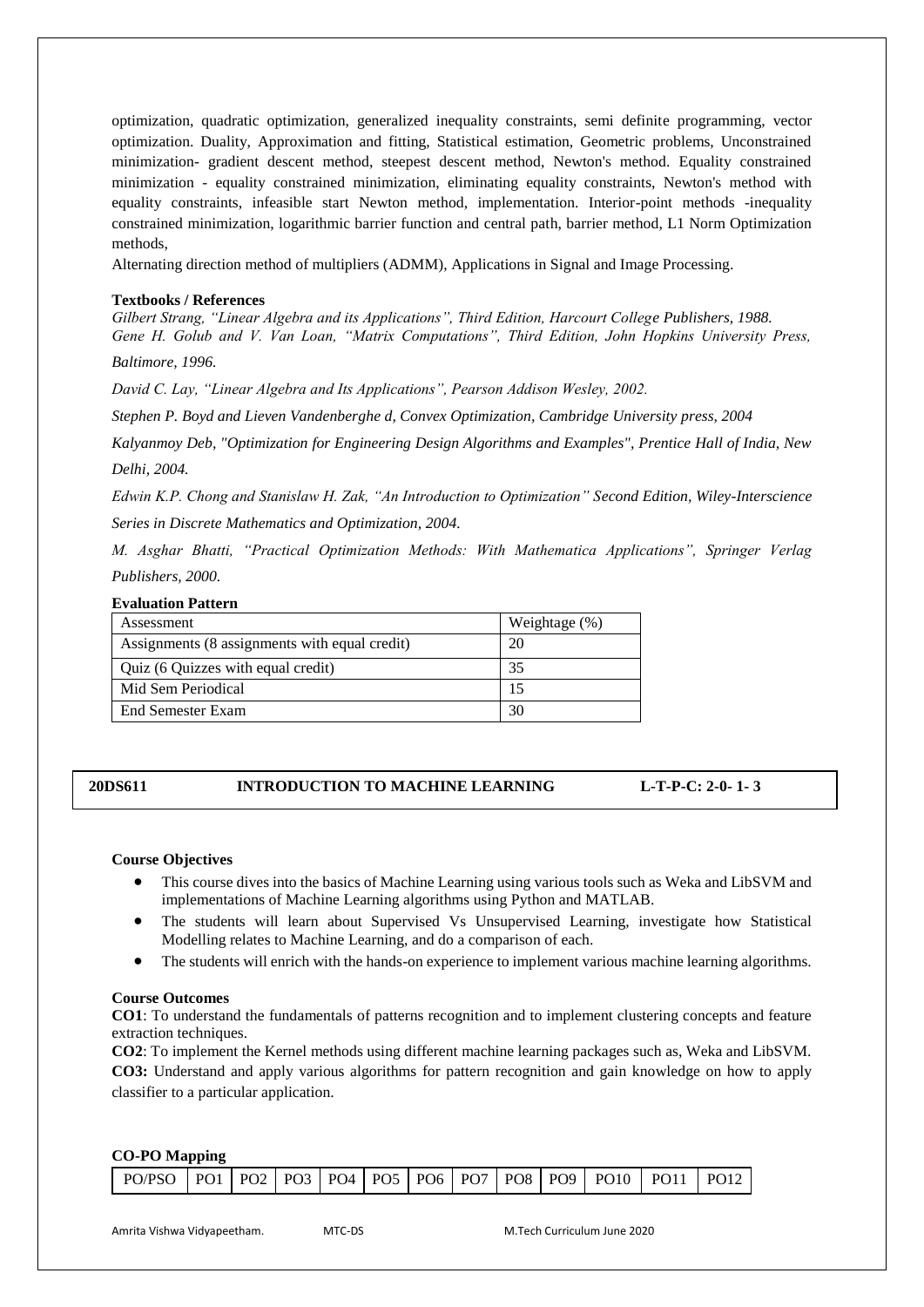| CO              |           |            |        |        |               |        |       |       |        |        |       |  |
|-----------------|-----------|------------|--------|--------|---------------|--------|-------|-------|--------|--------|-------|--|
| CO <sub>1</sub> | $\bigcap$ | $\bigcirc$ | $\sim$ | $\sim$ | $\mathcal{R}$ | $\sim$ | $- -$ | $- -$ | $\sim$ | $\sim$ | $- -$ |  |
| CO <sub>2</sub> | $\sim$    | $\bigcirc$ | $\sim$ | $\sim$ | $\mathbf{R}$  | $\sim$ | $- -$ | $- -$ |        |        | $- -$ |  |
| CO <sub>3</sub> | $\bigcap$ | $\sim$     | $\sim$ | $\sim$ | $\mathbf{R}$  | ◠      | $- -$ | $- -$ |        |        | $- -$ |  |

The need for Machine Learning – Supervised learning – Unsupervised Learning – Linear regression and Feature selection – Linear Classification – Support Vector Machines – Clustering – Dimensionality Reduction – Graphical – Artificial Neural Networks – Dimensionality Reduction - Combining classifiers - regularization, clustering - Spectral clustering, Reinforcement Learning - Markov models - Large Scale Machine Learning - Applications - Introduction to Deep Learning – Deep Learning Architectures – LSTM – CNN – RNN – Hyper parameter tuning – Decision Trees – Machine Learning applied to medical data – ECG – EEG – Deep Learning applications in medical data – EEG – ECG.

# **Textbooks / References**

*Pattern Recognition and Machine Learning. Bishop, C. M. Springer (2010).*

*Introduction to Machine Learning with Python. Mueller, A. C. & Guido, S. O'REILLY' Publishers (2016).*

*Fundamentals of Deep Learning: Designing Next-Generation Machine Intelligence Algorithms. Buduma, N. & Locascio, N. O'REILLY' Publishers (2017).*

*Introduction to Machine Learning, 2nd Edition. Alpaydin, E. MIT Press (2009).*

*Soman, K. P., Loganathan, R., & Ajay, V. (2009). Machine learning with SVM and other kernel methods. PHI Learning Pvt. Ltd.*

*Ethem Alpaydin, ―Introduction to Machine Learning 3e (Adaptive Computation and Machine Learning Series)‖, Third Edition, MIT Press, 2014* 

*Stephen Marsland, ―Machine Learning – An Algorithmic Perspective‖, Second Edition, Chapman and Hall/CRC Machine Learning and Pattern Recognition Series, 2014.* 

*Tom M Mitchell, ―Machine Learning‖, First Edition, McGraw Hill Education, 2013.*

| llyahuation Pattern                           |               |  |  |  |  |  |  |  |
|-----------------------------------------------|---------------|--|--|--|--|--|--|--|
| Assessment                                    | Weightage (%) |  |  |  |  |  |  |  |
| Assignments (6 assignments with equal credit) | 20            |  |  |  |  |  |  |  |
| Quiz (4 Quizzes with equal credit)            | 35            |  |  |  |  |  |  |  |
| Mid Sem Periodical                            |               |  |  |  |  |  |  |  |
| End Semester Exam                             | 30            |  |  |  |  |  |  |  |
|                                               |               |  |  |  |  |  |  |  |

# **20DS601 ALGORITHMS AND STRUCTURES FOR DATA SCIENCE L-T-P-C: 2-0- 1- 3**

#### **Course Objectives**

**Evaluation Pattern**

- This course aims at introducing the concept of data structure hierarchy.
- It will also expose the students to the basic and higher order data structures.
- Further the students will be motivated to apply the concept of data structures to various engineering problems.

#### **Course Outcomes**

**CO1**: To choose an appropriate data structure as applied to a specified problem.

- **CO2**: To introduce various techniques for representation of the data in the real world.
- **CO3:** To develop application using data structures
- **CO4:** To improve the logical ability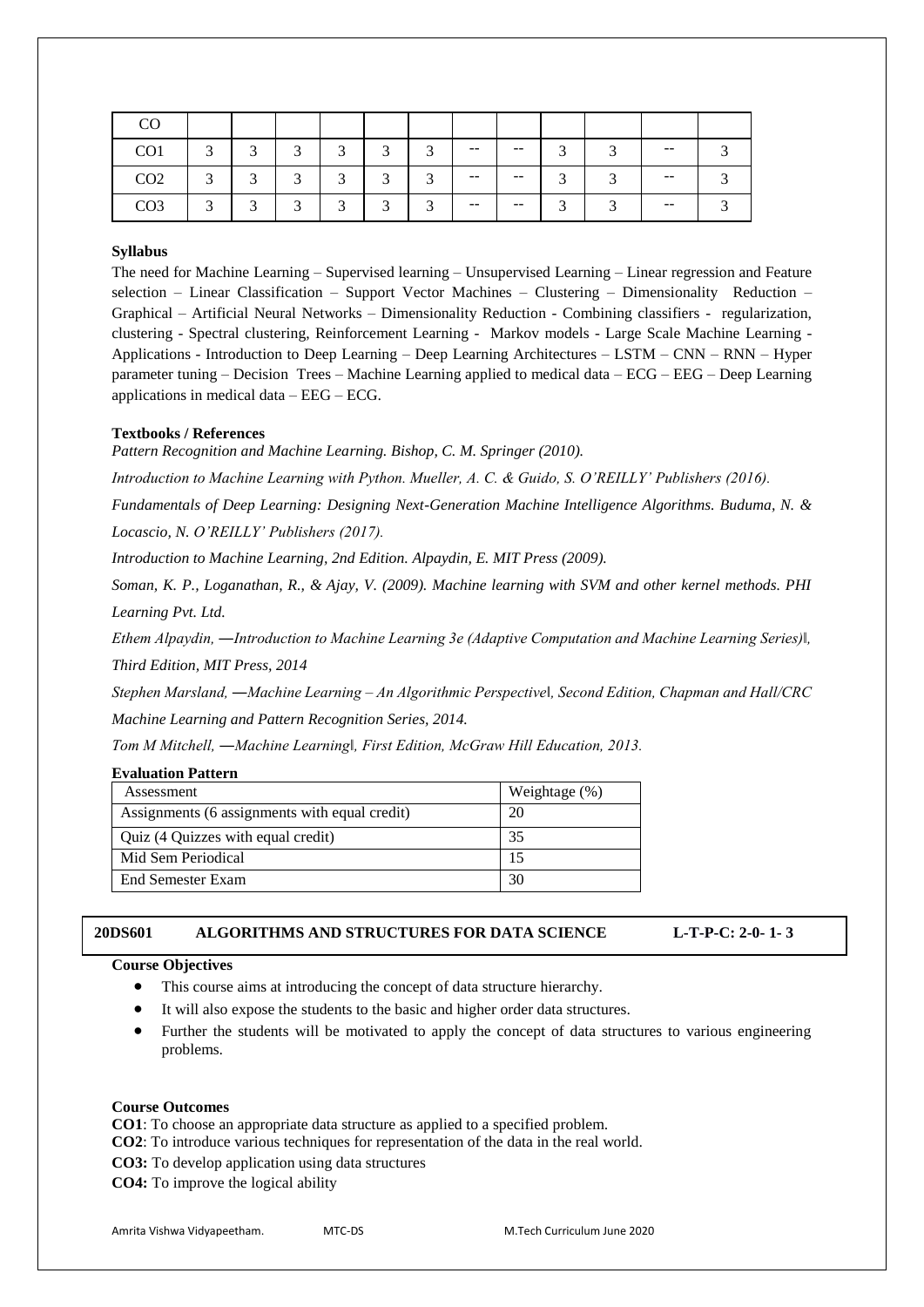# **CO-PO Mapping**

| PO/PSO          | PO <sub>1</sub> |              |   |   |               |    |    |  | PO2   PO3   PO4   PO5   PO6   PO7   PO8   PO9   PO10 | PO11 | <b>PO12</b> |
|-----------------|-----------------|--------------|---|---|---------------|----|----|--|------------------------------------------------------|------|-------------|
| CO              |                 |              |   |   |               |    |    |  |                                                      |      |             |
| CO <sub>1</sub> | 3               | 3            | 2 | 2 | 3             | -- |    |  |                                                      | 3    |             |
| CO <sub>2</sub> | 3               | 3            | 3 | 3 | $\mathcal{R}$ | -- | -- |  | $\mathcal{D}_{\mathcal{L}}$                          | 2    |             |
| CO <sub>3</sub> | 3               | ↑            |   |   |               | -- |    |  | ∍                                                    |      |             |
| CO <sub>4</sub> | 2               | $\mathbf{z}$ |   | ◠ |               |    |    |  |                                                      |      |             |

# **Syllabus**

Algorithm Analysis - Methodologies for Analyzing Algorithms, Asymptotic Notation, A Quick Mathematical Review, Case Studies in Algorithm Analysis, Amortization, Experimentation .Basic Data Structures - Stacks and Queues, Vectors, Lists, and Sequences, Trees, Priority, Queues and Heaps, Dictionaries and Hash Tables.

Search Trees and Skip Lists - Ordered Dictionaries and Binary Search Trees, AVL Trees. Bounded-Depth Search Trees, Splay Trees, Skip Lists. Sorting, Sets, and Selection - Merge-Sort, Abstract Data Type, Quick-Sort, A Lower Bound on Comparison-Based Sorting, Bucket-Sort and Radix-Sort, Comparison of Sorting Algorithms, Selection. Fundamental Techniques - The Greedy Method, Divide-and-Conquer, Dynamic Programming. Graphs - Abstract Data Type Data Structures for Graphs, Graph Traversal. Directed Graphs , Weighted Graphs, Single-Source Shortest Paths, All-Pairs Shortest Paths, Minimum Spanning Trees, Network Flow and Matching, Flows and Cuts. Additional Topics- Computational Geometry, Range Trees, Priority Search Trees, Quadtrees and k-D Trees, the Plane Sweep Technique, Convex Hulls. NP-Completeness - P and NP, NP-Completeness, Important NP-Complete Problems.

# **Textbooks / References**

*Michael T. Goodrich and Roberto Tamassia, "Algorithm Design Foundations, Analysis and Internet Examples", John Wiley and Sons, 2003.* 

*Michael T. Goodrich and Roberto Tamassia, "Data Structures and Algorithms in C++", John Wiley and Sons, 2003.* 

*Michael T. Goodrich and Roberto Tamassia, "Data Structures and Algorithms in Java", Fourth Edition, John Wiley and Sons, 2004.*

# **Evaluation Pattern**

| Assessment                                    | Weightage $(\%)$ |
|-----------------------------------------------|------------------|
| Assignments (6 assignments with equal credit) | 20               |
| Quiz (4 Quizzes with equal credit)            | 35               |
| Mid Sem Periodical                            | 15               |
| End Semester Exam                             | 30               |

# **20DS612 REAL TIME OPERATING SYSTEM FOR EMBEDDED COMPUTING L-T-P-C:2-0-1-3**

# **Course Objective**

- The course will provide an introductions to limitations of the micro controls for some of the real-time applications and need of RTOS
- The students will understand the various computational resources which are very much necessary for the time critical operations and applications
- The course will provide the implementation of RTOS system using open source microcontrollers and RTOS software platforms.

#### **Course Outcome**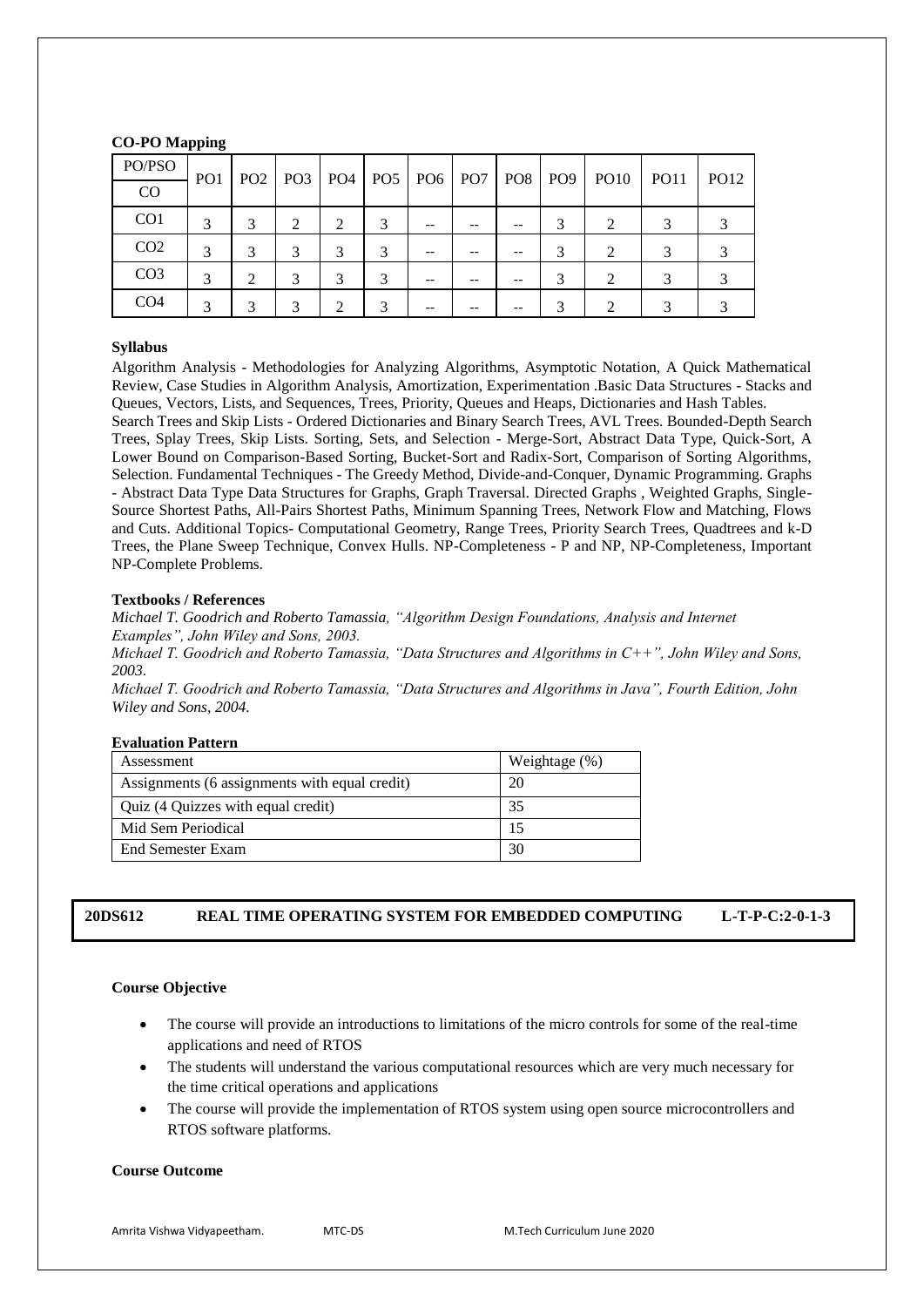**CO 1:** Introducing the limitations of micro-controllers in embedded system based on the computing resources

**CO 2:** Understanding timing sub-system in micro-controllers

**CO 3:** Understanding and implementation of time and priority management using Free-RTOS and Atmega328

# **CO-PO Mapping**

| PO/PSO          | PO <sub>1</sub> |        |   |               |   |       |    |              |  |                                                                                  |  |
|-----------------|-----------------|--------|---|---------------|---|-------|----|--------------|--|----------------------------------------------------------------------------------|--|
| CO              |                 |        |   |               |   |       |    |              |  | PO2   PO3   PO4   PO5   PO6   PO7   PO8   PO9   PO10   PO11   PO12   PSO1   PSO2 |  |
| CO <sub>1</sub> | 3               | $\sim$ | 2 | $\rightarrow$ | ◠ |       |    | $\mathbf{c}$ |  |                                                                                  |  |
| CO <sub>2</sub> |                 |        | 2 |               |   | $- -$ | -- |              |  |                                                                                  |  |
| CO <sub>3</sub> |                 |        | 2 |               |   |       |    |              |  |                                                                                  |  |

# **Syllabus**

Programming languages intended for real time systems, Introduction to Real time operating system (RTOS), System support: scheduling, resource handling, Design and analysis of real time system software, Modelling and verification of real time systems, Reliability and fault tolerance, Interrupts, Fault recovery, Distributed real time systems, Real time communication, Real time systems for multiprocessor systems

# **Textbooks / References**

*Liu, Jane W. S., Real-time systems Upper Saddle River, N.J.: Prentice Hall, cop. 2000 Rajib Mall, "Real-Time Systems: Theory and Practice," Pearson, 2008. Jane W. Liu, "Real-Time Systems" Pearson Education, 2001. Krishna and Shin, "Real-TIme Systems," Tata McGraw Hill. 1999.*

# **Evaluation Pattern**

| Assessment                                    | Weightage $(\%)$ |
|-----------------------------------------------|------------------|
| Assignments (6 assignments with equal credit) | 20               |
| Quiz (4 Quizzes with equal credit)            | 35               |
| Mid Sem Periodical                            |                  |
| End Semester Exam                             | 30               |

# **20DS613 EMBEDDED COMPUTING FOR DATA SCIENCE L-T-P-C:2-0-1-3**

# **Course Objective**

- The course will provide the importance and applications of embedded systems in modern applications
- The course will paves the way for understanding the various sources of data stream from a embedded system point of view and recording this data streams for processing
- This will enable the students to develop various system and analyse the data from the developed system for decision making.

# **Course Outcome**

**CO 1:** Fundamentals of micro-controller architecture and programming and sources of data

**CO 2:** Introducing Arduino microcontroller and programming environment and data streaming using various sensors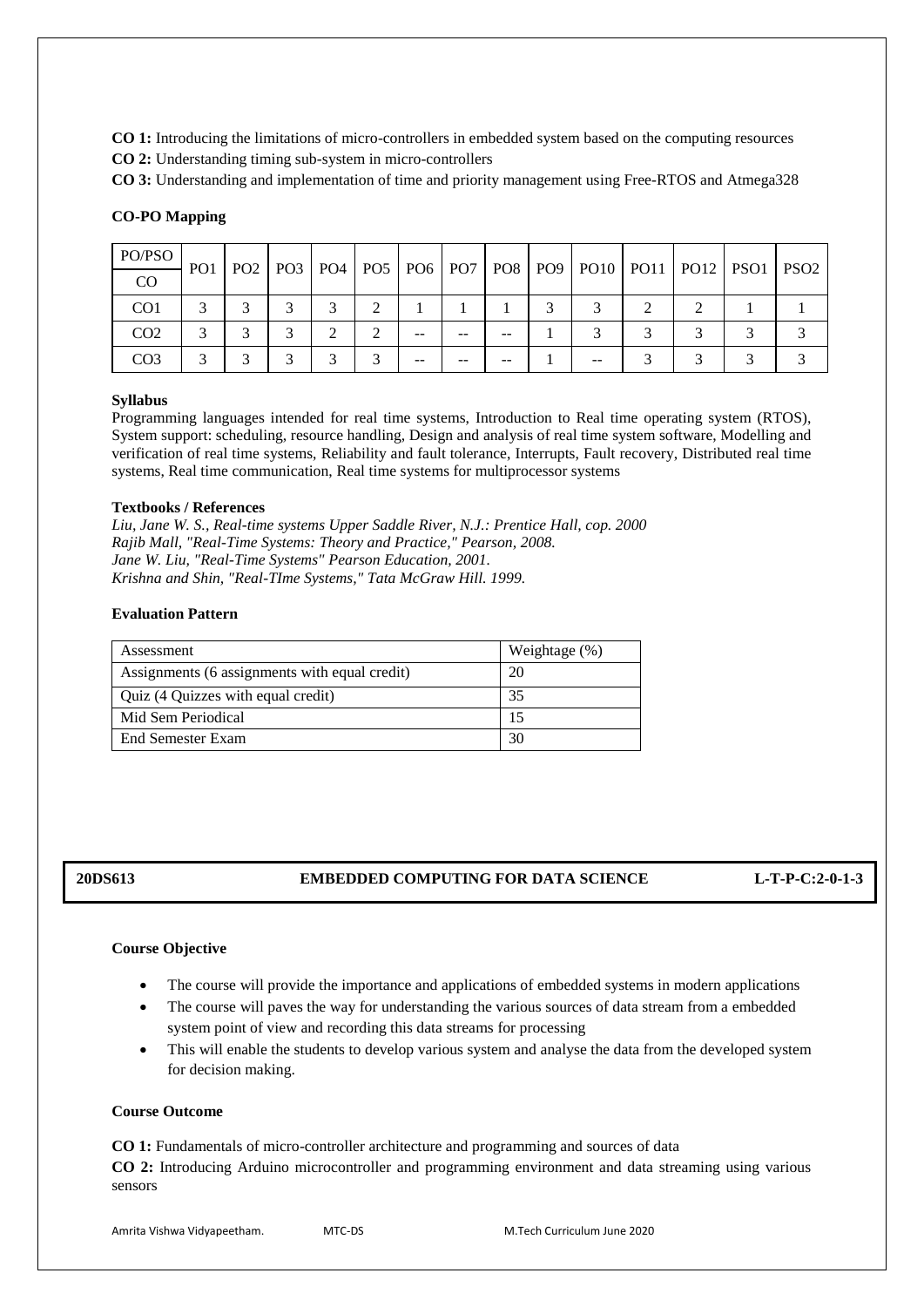**CO 3:** Real-time application development for automating Aquaponics farming system and various case studies from healthcare, agriculture and automation

# **CO-PO Mapping**

| PO/PSO          | PO <sub>1</sub> |  |  |  |    |  |  | PO2   PO3   PO4   PO5   PO6   PO7   PO8   PO9   PO10   PO11   PO12   PSO1   PSO2 |  |
|-----------------|-----------------|--|--|--|----|--|--|----------------------------------------------------------------------------------|--|
| CO              |                 |  |  |  |    |  |  |                                                                                  |  |
| CO <sub>1</sub> |                 |  |  |  | -- |  |  |                                                                                  |  |
| CO <sub>2</sub> |                 |  |  |  | -- |  |  |                                                                                  |  |
| CO <sub>3</sub> |                 |  |  |  |    |  |  |                                                                                  |  |

#### **Syllabus**

Introduction to Embedded systems, hardware/software code sign, Embedded micro controller cores, embedded memories, Basic electronics using Arduino and raspberry pi, Examples of embedded systems, sensors and interfacing techniques, Real-time concepts, real-time operating systems, Required RTOS services/capabilities (in contrast with traditional OS). Digital Systems- Design of P, PI, and PID controllers. State space and filtering systems. Motor Controls. Communication systems- System design and simulation on Simulink. Signal processing systems- Hardware based on DSP Chips and Microcontrollers, Development environments of microcontrollers and DSP processors. Software development for data acquisition, fundamentals of wireless networks for embedded system, Interfacing and Integration of microcontroller based systems. Examples of Industrial process automation, software development using python, introduction to data streams and analytics. Data visualization using python tools, Machine learning techniques on sensor data streams

#### **Textbooks / References**

*D. Gajski, F. Vahid, S. Narayan, and J. Gong."Specification and Design of Embedded Systems", PEARSON Education, 1994 Syaunstrup and W. Wolf. "Hardware Software Co-design: Principles and Practice", Kluwer, Academic Publishers, 1997 Python Programming with Raspberry Pi Paperback – Import, 28 Apr 2017 by [Sai Yamanoor](https://www.amazon.in/s/ref=dp_byline_sr_book_1?ie=UTF8&field-author=Sai+Yamanoor&search-alias=stripbooks) an[d Srihari](https://www.amazon.in/s/ref=dp_byline_sr_book_2?ie=UTF8&field-author=Srihari+Yamanoor&search-alias=stripbooks)  [Yamanoor](https://www.amazon.in/s/ref=dp_byline_sr_book_2?ie=UTF8&field-author=Srihari+Yamanoor&search-alias=stripbooks)*

# **Evaluation Pattern**

| Assessment                                    | Weightage (%) |
|-----------------------------------------------|---------------|
| Assignments (6 assignments with equal credit) | 20            |
| Quiz (4 Quizzes with equal credit)            | 35            |
| Mid Sem Periodical                            |               |
| End Semester Exam                             | 30            |

# **20RM600 RESEARCH METHODOLOGY L-T-P-C: 2-0- 0- 2**

### **Syllabus**

Unit I:

Meaning of Research, Types of Research, Research Process, Problem definition, Objectives of Research, Research Questions, Research design, Approaches to Research, Quantitative vs. Qualitative Approach, Understanding Theory, Building and Validating Theoretical Models, Exploratory vs. Confirmatory Research, Experimental vs Theoretical Research, Importance of reasoning in research.

Unit II:

Problem Formulation, Understanding Modeling & Simulation, Conducting Literature Review, Referencing, Information Sources, Information Retrieval, Role of libraries in Information Retrieval, Tools for identifying literatures, Indexing and abstracting services, Citation indexes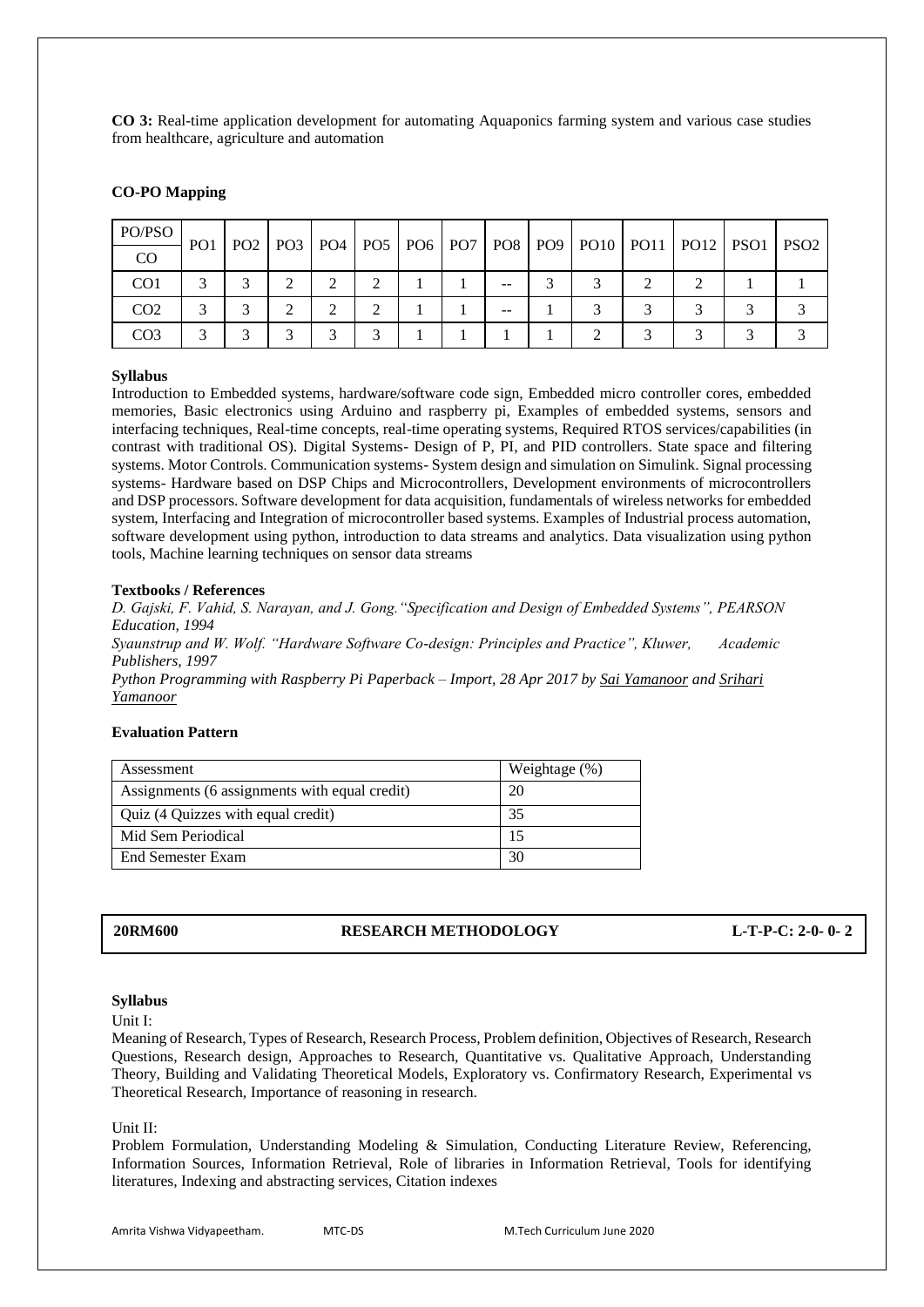### Unit III:

Experimental Research: Cause effect relationship, Development of Hypothesis, Measurement Systems Analysis, Error Propagation, Validity of experiments, Statistical Design of Experiments, Field Experiments, Data/Variable Types & Classification, Data collection, Numerical and Graphical Data Analysis: Sampling, Observation, Surveys, Inferential Statistics, and Interpretation of Results

#### Unit IV:

Preparation of Dissertation and Research Papers, Tables and illustrations, Guidelines for writing the abstract, introduction, methodology, results and discussion, conclusion sections of a manuscript. References, Citation and listing system of documents

#### Unit V:

Intellectual property rights (IPR) - patents-copyrights-Trademarks-Industrial design geographical indication. Ethics of Research- Scientific Misconduct- Forms of Scientific Misconduct. Plagiarism, Unscientific practices in thesis work, Ethics in science.

# **Textbooks / References**

*Bordens, K. S. and Abbott, B. B., "Research Design and Methods – A Process Approach", 8th Edition, McGraw-Hill, 2011*

*C. R. Kothari, "Research Methodology – Methods and Techniques", 2nd Edition, New Age International Publishers*

*Davis, M., Davis K., and Dunagan M., "Scientific Papers and Presentations", 3rd Edition, Elsevier Inc. Michael P. Marder," Research Methods for Science", Cambridge University Press, 2011*

*T. Ramappa, "Intellectual Property Rights Under WTO", S. Chand, 2008* 

*Robert P. Merges, Peter S. Menell, Mark A. Lemley, "Intellectual Property in New Technological Age". Aspen Law & Business; 6 edition July 2012.*

# **Evaluation Pattern**

| Assessment                                    | Weightage $(\%)$ |
|-----------------------------------------------|------------------|
| Assignments (6 assignments with equal credit) | 20               |
| Quiz (4 Quizzes with equal credit)            |                  |
| Mid Sem Periodical                            | 15               |
| End Semester Exam                             | 30               |

# **SEMESTER II**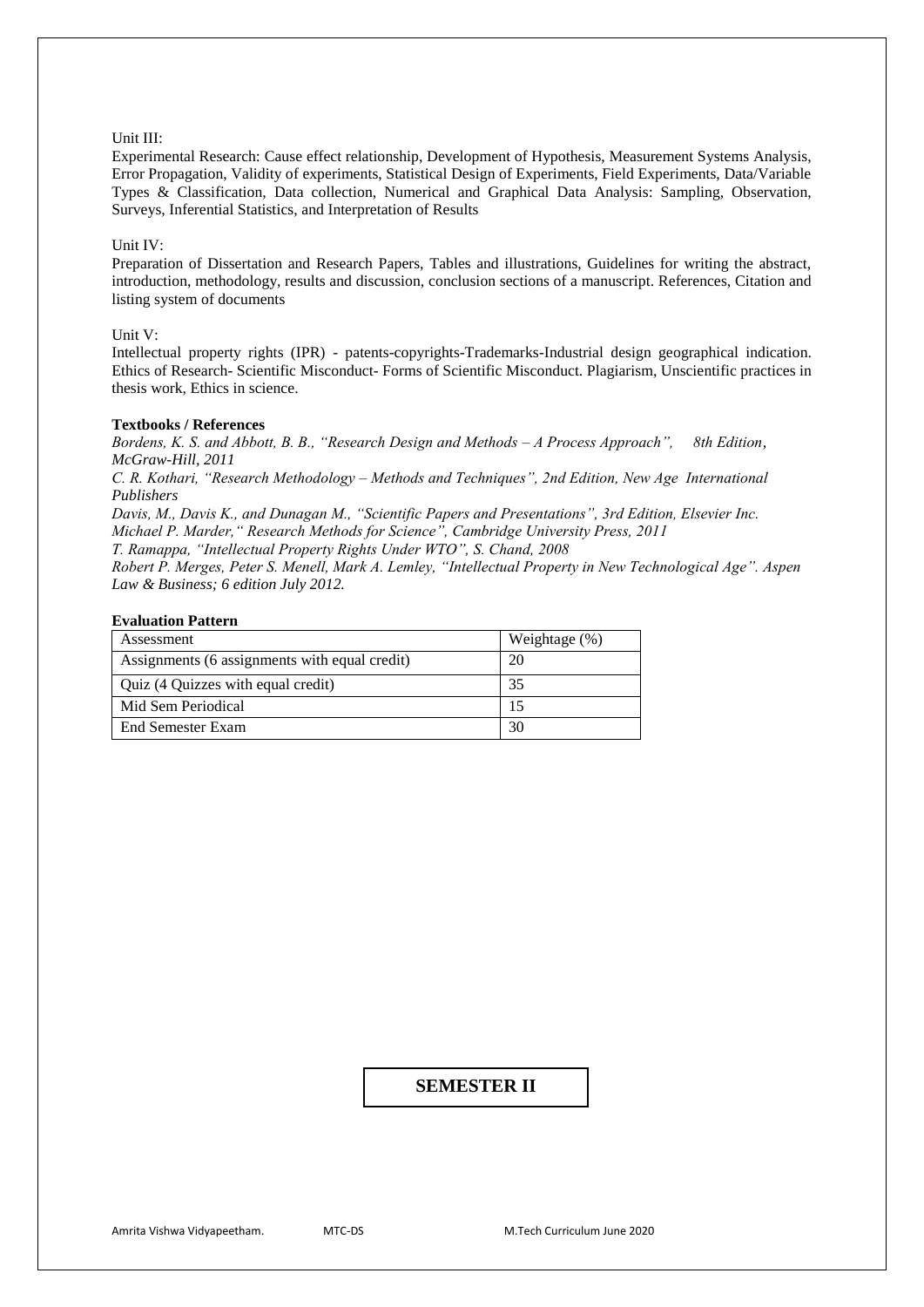# **20DS614 MACHINE LEARNING FOR SIGNAL PROCESSING AND PATTERN CLASSIFICATION L-T-P-C: 2-0- 1- 3**

# **Course Objectives**

- This course dives into the basics of Machine Learning for signal processing and pattern classification.
- This course helps to learn different feature extraction approaches from various signals.
- Students will learn to implement various pattern recognition tasks using machine learning / deep learning algorithms.
- Students will learn to use pre-trained models for deep learning.

#### **Course Outcomes**

**CO1**: To apply advanced optimization based de-noising methods to recover original signal.

**CO2**: To implement advanced decomposition methods such as, Empirical Wavelet Transform, Variational Mode Decomposition, Empirical Mode Decomposition and analyse the signal.

**CO3:** To implement the Kernel methods using different machine learning packages such as, Weka, LibSVM and GURLS. And also to implement deep learning architectures for signal classification.

# **CO-PO Mapping**

| PO/PSO          | PO <sub>1</sub> |   |   |   |    |  | PO2   PO3   PO4   PO5   PO6   PO7   PO8   PO9   PO10   PO11 | PO12 |
|-----------------|-----------------|---|---|---|----|--|-------------------------------------------------------------|------|
| CO              |                 |   |   |   |    |  |                                                             |      |
| CO <sub>1</sub> |                 |   | 2 | 2 | -- |  |                                                             |      |
| CO <sub>2</sub> |                 |   |   |   |    |  |                                                             |      |
| CO <sub>3</sub> |                 | ⌒ | ⌒ | ⌒ | -- |  |                                                             |      |

#### **Syllabus**

Introduction to real world signals -speech, image. Feature extraction and front-end signal processing - information rich representations, robustness to noise and artifacts, signal enhancement, bio inspired feature extraction. Basics of pattern recognition, Discriminative modelling - support vector machines, neural networks and back propagation. Introduction to deep learning - convolutional and recurrent networks, pre-training and practical considerations in deep learning, understanding deep networks. Clustering methods and decision trees. Applications in computer vision and speech recognition.

#### **Textbooks / References**

*Pattern Recognition and Machine Learning, C.M. Bishop, 2nd Edition, Springer, 2011. Deep Learning, I. Goodfellow, Y, Bengio, A. Courville, MIT Press, 2016. Digital Image Processing, R. C. Gonzalez, R. E. Woods, 3rd Edition, Prentice Hall, 2008. d. Fundamentals of speech recognition, L. Rabiner and H. Juang, Prentice Hall, 1993. Deep Learning: Methods and Applications, Li Deng, Microsoft Technical Report. Automatic Speech Recognition - Deep learning approach - D. Yu, L. Deng, Springer, 2014. Computer Vision: Algorithms and Applications, R. Szeliski, Springer, 2010*

# **Evaluation Pattern**

| Assessment                                    | Weightage (%) |
|-----------------------------------------------|---------------|
| Assignments (6 assignments with equal credit) | 20            |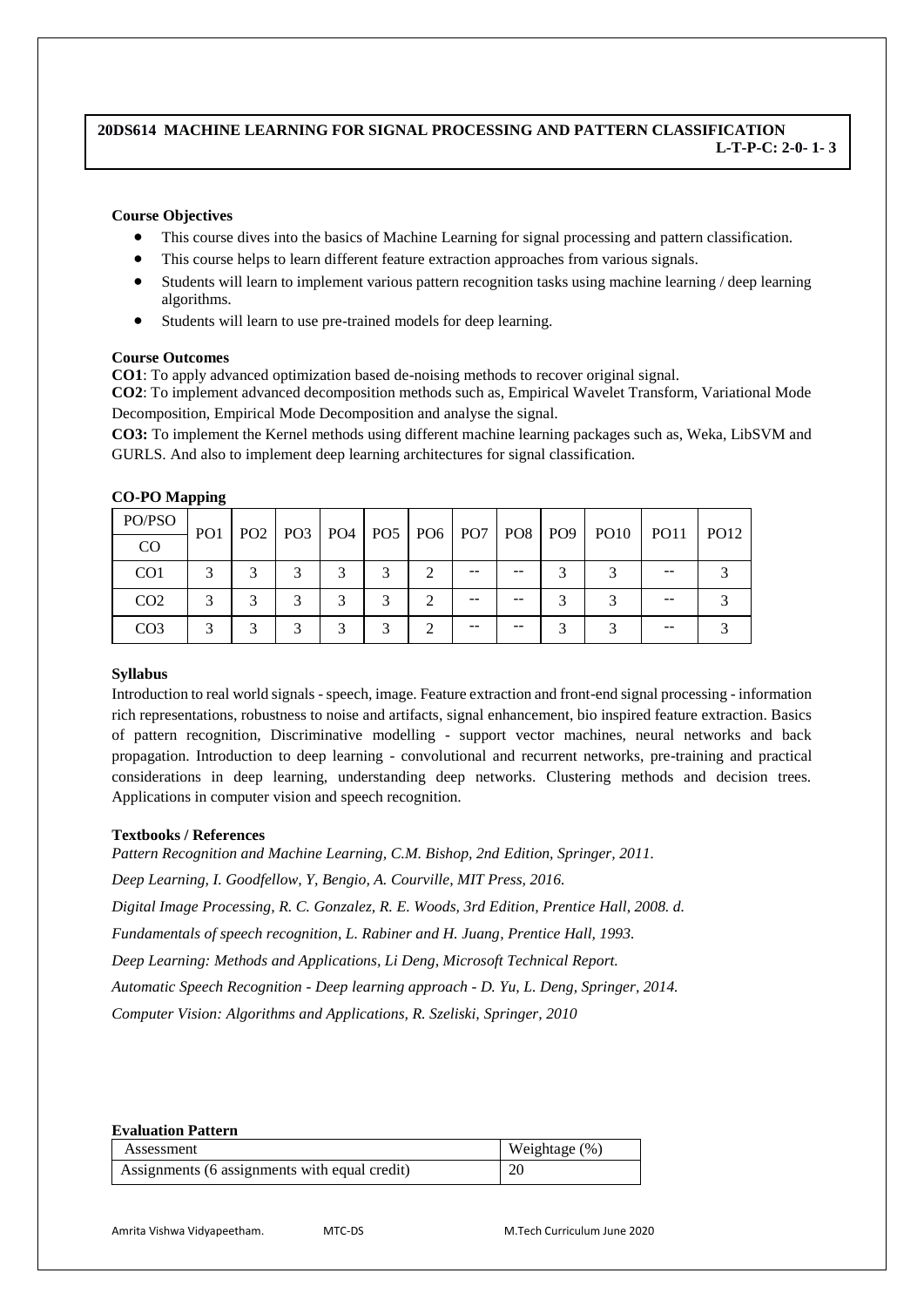| Quiz (4 Quizzes with equal credit) |    |
|------------------------------------|----|
| Mid Sem Periodical                 |    |
| <b>End Semester Exam</b>           | 30 |

# **20DS602 PROBABILISTIC GRAPHICAL MODELS L-T-P-C: 2-0- 1- 3**

### **Course Objectives**

- The main objective of the course is to introduce the fundamental concepts of probabilistic graphical models.
- To explore the applications of probability theory and graphical models in data analysis.
- To provide connection between the concepts of mathematics and computational thinking with probabilistic graphical models.

# **Course Outcomes**

After completing this course, the students will be able to

**CO1**: Model engineering problems using the fundamental concepts of probability

**CO2**: Apply the concept of probabilistic graphical models to solve problems pertinent to data science.

**CO3:** Analyse different probabilistic models developed for describing a given system.

| PO/PSO          | PO <sub>1</sub> |  |  |    |  | PO2   PO3   PO4   PO5   PO6   PO7   PO8   PO9   PO10 | PO11 | PO12 |
|-----------------|-----------------|--|--|----|--|------------------------------------------------------|------|------|
| CO              |                 |  |  |    |  |                                                      |      |      |
| CO <sub>1</sub> |                 |  |  |    |  |                                                      |      |      |
| CO <sub>2</sub> |                 |  |  | -- |  |                                                      |      |      |
| CO <sub>3</sub> |                 |  |  |    |  |                                                      |      |      |

#### **CO-PO Mapping**

# **Syllabus**

Samples, Events, Event space, Probability Space, Random Variables, Independence and Conditional Independence, Conditional Probability, Joint Probability, Bayes' theorem Joint and Marginal Probability, Estimation Theory - Maximum Likelihood Estimators. Probabilistic Graphical Models: Direct and undirected model, Inference from Direct and undirected graphical model, Structured and Unstructured graphical models, Partition Function, D-Separation, Energy based models, Factor Graphs, Sampling from Graphical Models. Monte-Carlo Methods: Markov Chain and Monte-Carlo methods, Gibbs Sampling, Approximate Inference – Expectation Maximization, MAP Inference. Special cases: HMM, CRF, Kalman Filter.

## **Textbooks / References**

*Koller, Daphne, and Nir Friedman. Probabilistic graphical models: principles and techniques. MIT press, 2009. Ian Goodfellow, Yoshua Bengio and Aaron Courville, Deep Learning, MIT press 2016*

### **Evaluation Pattern**

| Assessment                                    | Weightage $(\%)$ |
|-----------------------------------------------|------------------|
| Assignments (6 assignments with equal credit) | 20               |
| Quiz (4 Quizzes with equal credit)            | 35               |
| Mid Sem Periodical                            |                  |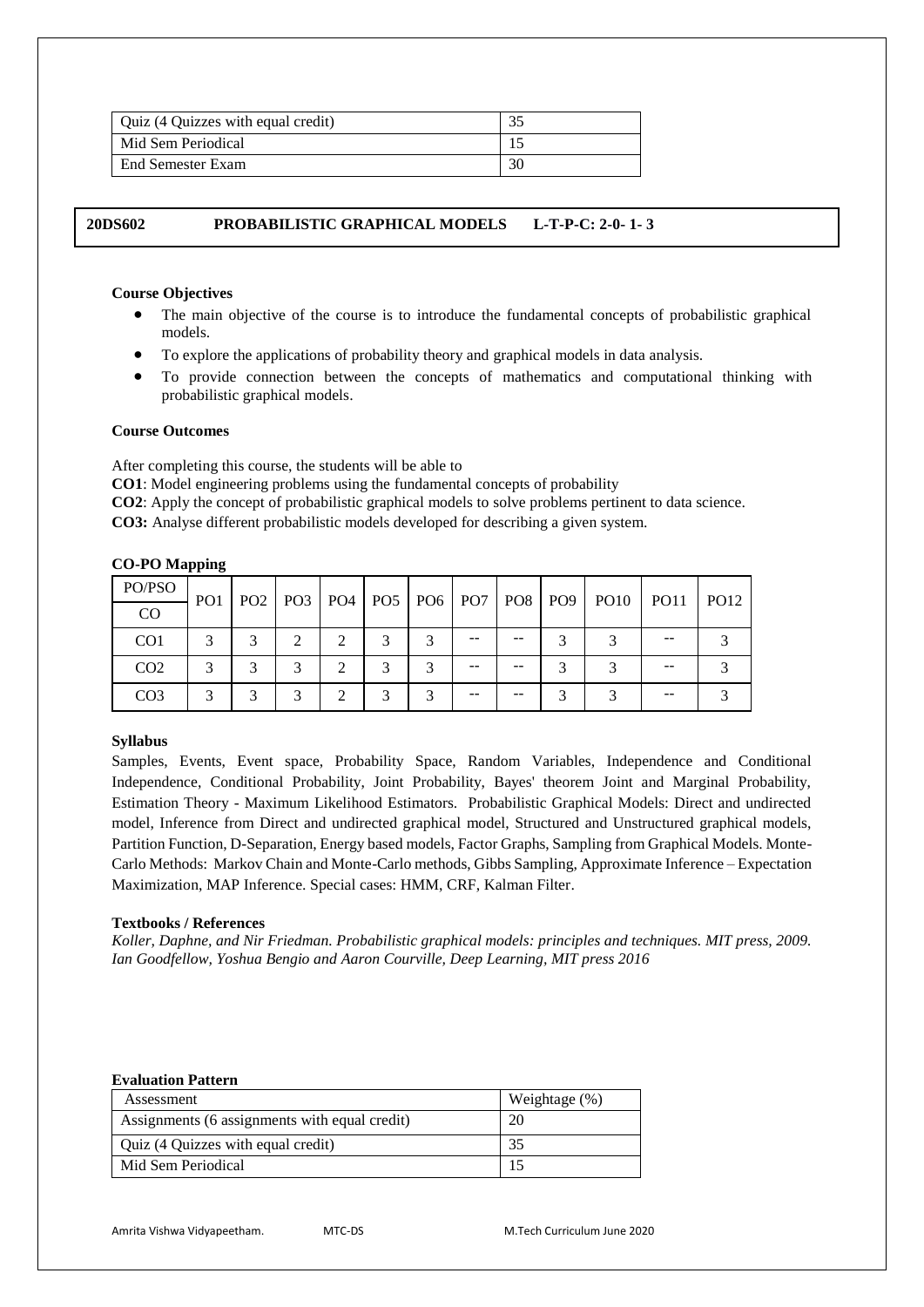End Semester Exam 30

**20DS615 SCIENTIFIC COMPUTING L-T-P-C: 2-0- 1- 3**

# **Course Objectives**

- This course helps students to understand the latest computational techniques.
- This course helps students to understand the concept of partial differential equations and the ways to solve those equations.
- This course aims to help students to implement the computational methods using MATLAB and Python.

# **Course Outcomes**

After completing this course, the students will be able to

**CO1**: Develop a basic understanding of computational schemes used to solve differential equations.

**CO2**: Analyse problems pertinent to data science using novel computational techniques.

**CO3:** Model different engineering/physical/natural systems

# **CO-PO Mapping**

| PO/PSO          | PO <sub>1</sub> |   |        |   |    |    | PO2   PO3   PO4   PO5   PO6   PO7   PO8   PO9   PO10 | PO11 | PO12 |
|-----------------|-----------------|---|--------|---|----|----|------------------------------------------------------|------|------|
| CO              |                 |   |        |   |    |    |                                                      |      |      |
| CO <sub>1</sub> | 2               | ⌒ | $\sim$ |   |    |    |                                                      | --   |      |
| CO <sub>2</sub> |                 | 3 |        |   | -- | -- |                                                      | --   |      |
| CO <sub>3</sub> | ⌒               | ⌒ |        | ⌒ |    |    |                                                      | --   |      |

# **Syllabus**

Root finding: Functions and polynomials, zeros of a function, roots of a nonlinear equation, bracketing, bisection, secant, and Newton-Raphson methods. Interpolation, splines, polynomial fits, Chebyshev approximation. Numerical Integration and Differentiation: Evaluation of integrals, elementary analytical methods, trapezoidal and Simpson's rules, Romberg integration, Gaussian quadrature and orthogonal polynomials, multidimensional integrals, summation of series, Euler-Maclaurin summation formula, numerical differentiation and estimation of errors. Ordinary differential equations: Lipschitz condition, solutions in closed form, power series method. Numerical methods: error analysis, stability and convergence, Euler and Runge-Kutta methods, multistep methods, Adams-Bashforth and Adams-Moulton methods, Gear's open and closed methods, predictor-corrector methods.

Numerical solution of PDEs: relaxation methods for elliptic PDEs, Crank-Nicholson method for parabolic PDEs, Lax-Wendroff method for hyperbolic PDEs. Calculus of variations and variational techniques for PDEs, integral equations. Finite element method and finite difference time domain method, method of weighted residuals, weak and Galerkin forms, ordinary and weighted/general least squares. Fitting models to data, parameter estimation using PDEs. Iterative methods for Solution of linear matrix equations.

# **Textbooks / References**

*Kutz, J. Nathan, Data-Driven Modeling & Scientific Computation: Methods for Complex Systems & Big Data, Oxford University press,* 

*Arfken, G.B., and Weber, H.J., Mathematical Methods for Physicists, Sixth Edition, Academic Press, 2005.*

#### **Evaluation Pattern**

| Assessment                                    | Weightage $(\%)$ |
|-----------------------------------------------|------------------|
| Assignments (6 assignments with equal credit) | 20               |
| Quiz (4 Quizzes with equal credit)            | 35               |
| Mid Sem Periodical                            |                  |
| End Semester Exam                             | 30               |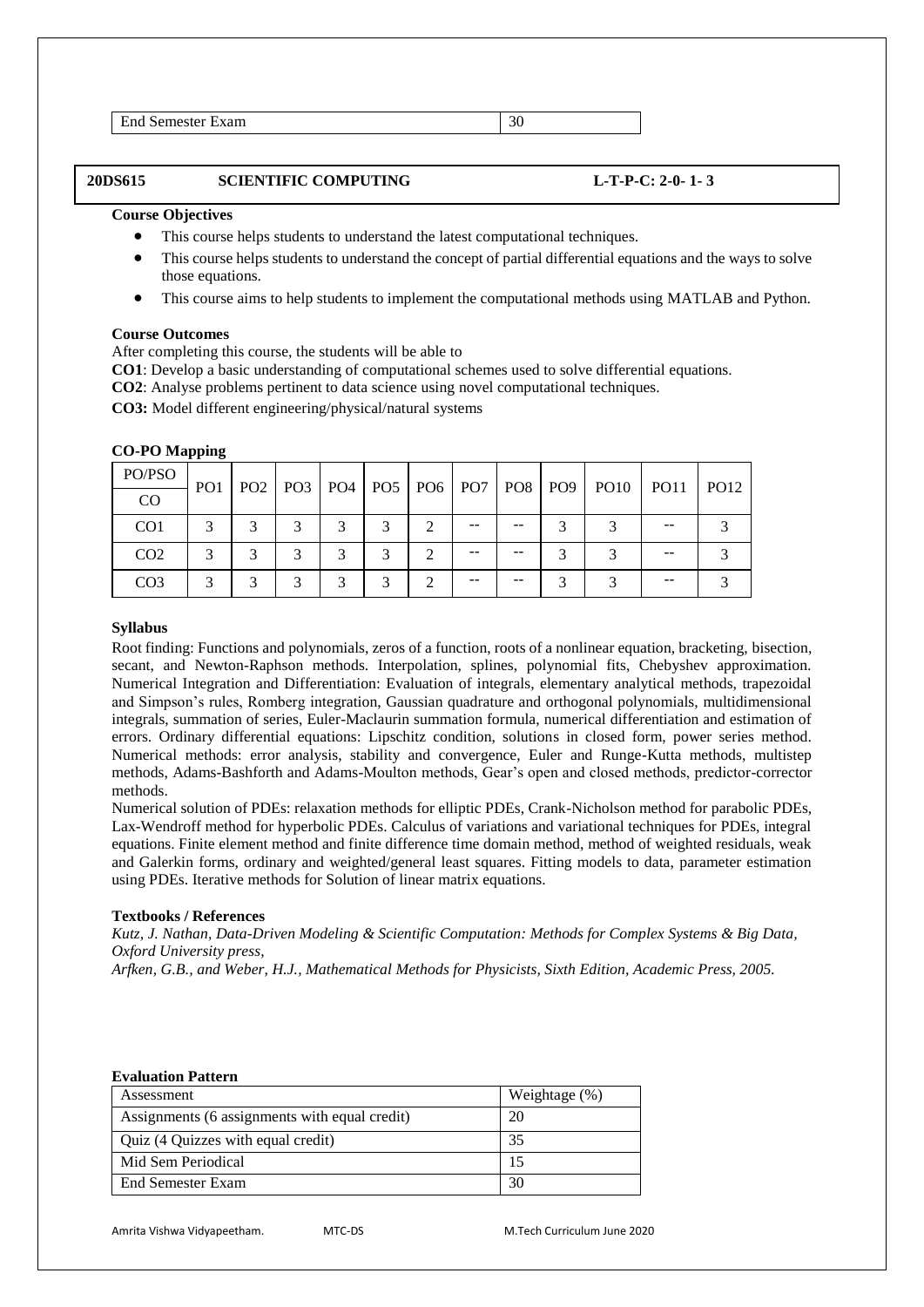# **20DS616 COMPUTER NETWORKS AND IOT L-T-P-C: 2-0- 1- 3**

### **Course Objectives**

- The primary course objective is to provide the importance of computer networks.
- Enable the student to understand the fundamental networking principles, standards, protocols and technologies.
- The course also provide insights into concepts of the internet of things and its various applications.
- The course will enrich the students with hands on experience in creating physical networks and developing network applications using Raspberry-PI.
- The course also provides an introduction to the modern software defined networks and its applications.

#### **Course Outcomes**

**CO1**: Fundamentals of building IOT applications using Raspberry-PI.

**CO2**: Understanding fundamentals of building IOT based machine learning application.

**CO3:** Understanding data processing and visualization for IOT system using open source IOT platforms (Things Speak,IBM Watson etc.)

| PO/PSO          | PO <sub>1</sub> |  |   |  | PO2   PO3   PO4   PO5   PO6   PO7   PO8   PO9 | <b>PO10</b> | PO <sub>11</sub> | <b>PO12</b> |
|-----------------|-----------------|--|---|--|-----------------------------------------------|-------------|------------------|-------------|
| CO              |                 |  |   |  |                                               |             |                  |             |
| CO <sub>1</sub> |                 |  |   |  | ---                                           |             |                  |             |
| CO <sub>2</sub> | $\mathcal{D}$   |  | ↑ |  | ---                                           |             |                  |             |
| CO <sub>3</sub> |                 |  |   |  | ---                                           |             |                  |             |

# **CO-PO Mapping**

#### **Syllabus**

This course starts with the basics of computer networks and basic requirements to setup a network .The course take through discussion of current problems faced in networking and how to resolve it. The remaining portion covers the OSI Layers, Protocols, Web technologies, IOT Architectures, Introducing IOT frameworks and cloud platforms for IOT. The practical aspects of the subject will be covered through a specially made embedded board called ESP32 development board for IOT along with open source cloud platforms for data management and visualization

Introduction to computer Networks, Building a Network, Network Architecture, Implementing Network Software, Introduction to web technologies for IOT, Introduction to cloud services and platforms for IOT, Building IOT Application using ESP32 development board, Web programming and Database management, IOT application development using Arduino, Raspbery-PI and ESP32.

#### **Textbooks / References**

*CISCO Semester 1 and 2,"Networking Course" Reference Material. Computer networks a Systems Approach By Larry .L.Peterson and Bruce.S.Davie Raspberry PI Networking Cookbook An Introduction to Computer Networks By Peter L Dordal Fiction Programming the Raspberry Pi- Getting Started with Python - Simon Monk Andrew S. Tanenbaum, "Computer Networks", Fourth Edition, Prentice Hall PTR, 2002. Designing the Internet of Things (Paperback)by Adrian McEwen,HakimCassimally Stan Openshaw and Ian Turton, "High-Performance Computing and the Art of Parallel Programming", O'Rielly Press, 2000.*

#### **Evaluation Pattern**

Assessment Weightage (%)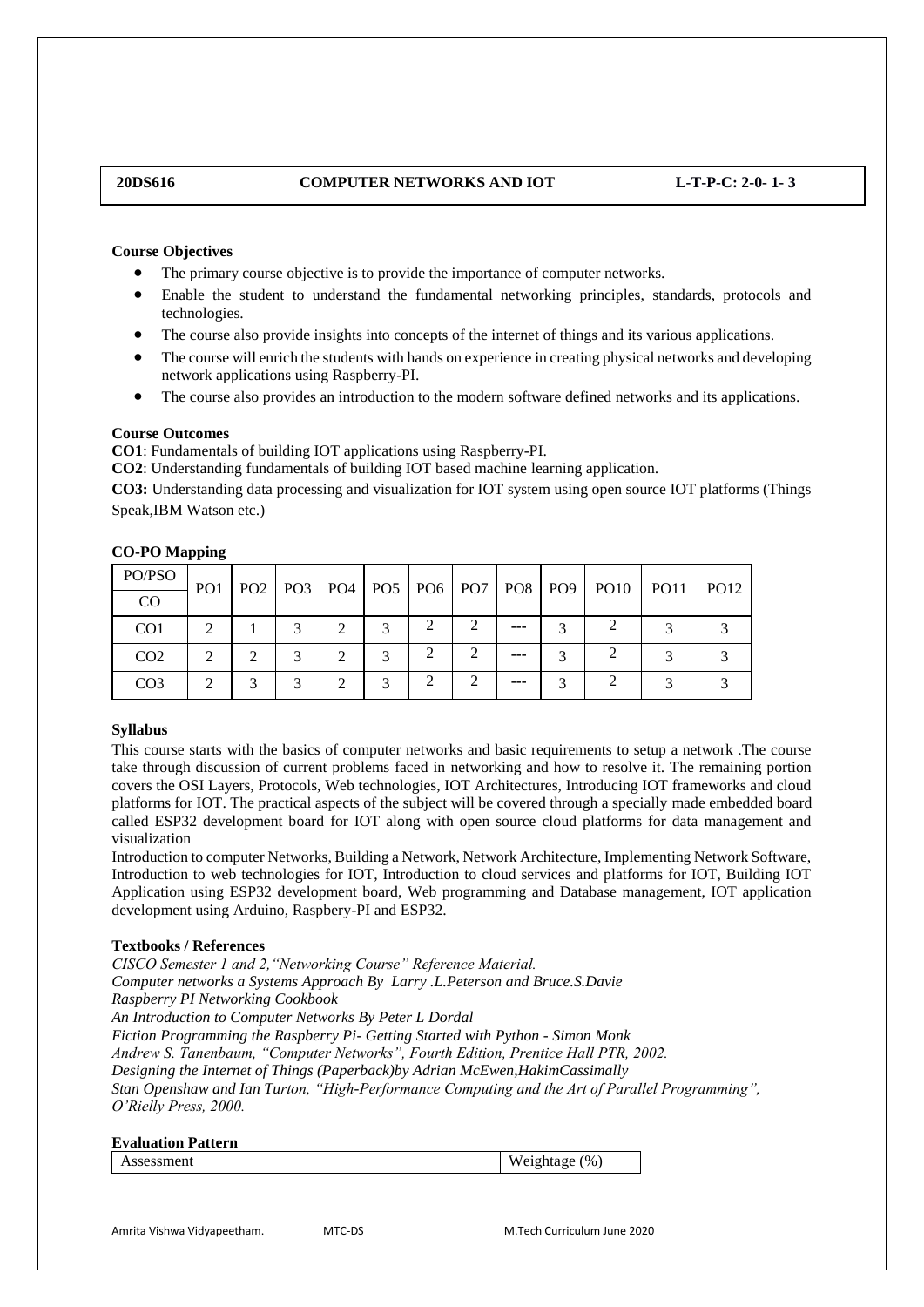| Assignments (6 assignments with equal credit) | 20 |
|-----------------------------------------------|----|
| Quiz (4 Quizzes with equal credit)            |    |
| Mid Sem Periodical                            |    |
| End Semester Exam                             |    |

# **SEMESTER III**

# **20DS617 BIGDATA FRAMEWORK FOR DATASCIENCE L-T-P-C: 2-0- 1- 3**

# **Course Objectives**

- The primary course objective is to provide the importance of functional programming.
- The course aims to implement various big data concepts using Scala programming language, which is a functional programming language.
- This course helps student to solve various real time problems using big data concepts.

#### **Course Outcomes**

**CO1**: Understand Functional representations.

**CO2**: Model Computations as a Map-Reduce problem.

**CO3:** Imbibe the programming skill to use Spark for Big data manipulation

# **CO-PO Mapping**

| PO/PSO          | PO <sub>1</sub> |   |   |   |    |  | PO2   PO3   PO4   PO5   PO6   PO7   PO8   PO9   PO10   PO11 | <b>PO12</b> |
|-----------------|-----------------|---|---|---|----|--|-------------------------------------------------------------|-------------|
| <sub>CO</sub>   |                 |   |   |   |    |  |                                                             |             |
| CO <sub>1</sub> | $\mathcal{D}$   | 2 | ◠ | 3 |    |  |                                                             |             |
| CO <sub>2</sub> |                 |   |   |   | -- |  |                                                             |             |
| CO <sub>3</sub> |                 |   |   |   | -- |  |                                                             |             |

#### **Syllabus**

New generation Big data using Functional Programming in Scala: Basic Syntax- type inference and static typesfunction types and value types, closures. Immutability and immutable types-generic type Parameters-Recursive arbitrary collections-cons list- Iterative arbitrary collections-Arrays-Tail recursion- factorial example-functional abstractions with examples-square root, fixed point, sequence summations. Higher order functions- MapReduce Template-Pattern Matching syntax. Similar higher order (Cons) List operations on arbitrary Collections-filter, fold, partition, span. Basic entity classes and object in Scala. Apache Spark: - Resilient Distributed Data Sets-Creating RDDs, Lineage and Fault tolerance, DAGs, Immutability, task division and partitions, transformations and actions, lazy evolutions and optimization - Formatting and housing data from spark RDDs-Distributed File systems HDFS and Tachyon-Persistance. Setting up a standalone Spark cluster-: spark-shell, basic API, ModulesCore-Key/Value pairs and other RDD features, MLlib-examples for bi-class SVM and logistic regression, Streaming and stream context, GraphX- streaming work count and page rank example. Data Frames and Datasets. Creating data frames from RDDs. Using Spark SQL to query data frames. NoSQL aggregate data bases. Graph data bases and querying them. Some analytics case studies: - Server Log data, Wikipedia dump text, Financial data, image data (using Cifar and Mnist), Matrix/ Vector multiplication and factorization using MapReduce.

# **Textbooks / References**

*Learning Spark: Lightning-Fast Big Data Analysis 1st Edition by Holden Karau , Andy Konwinski, Patrick Wendell, MateiZaharia*

*Programming in Scala: A Comprehensive Step-by-Step Guide Third Edition by Martin Odersky, Lex Spoon, Bill Venners.* 

*High Performance Spark: Best Practices for Scaling and Optimizing Apache Spark 1st Edition, by Holden Karau, Rachel Warren*

*Scala for the Impatient 2nd Edition, by Cay S. Horstmann*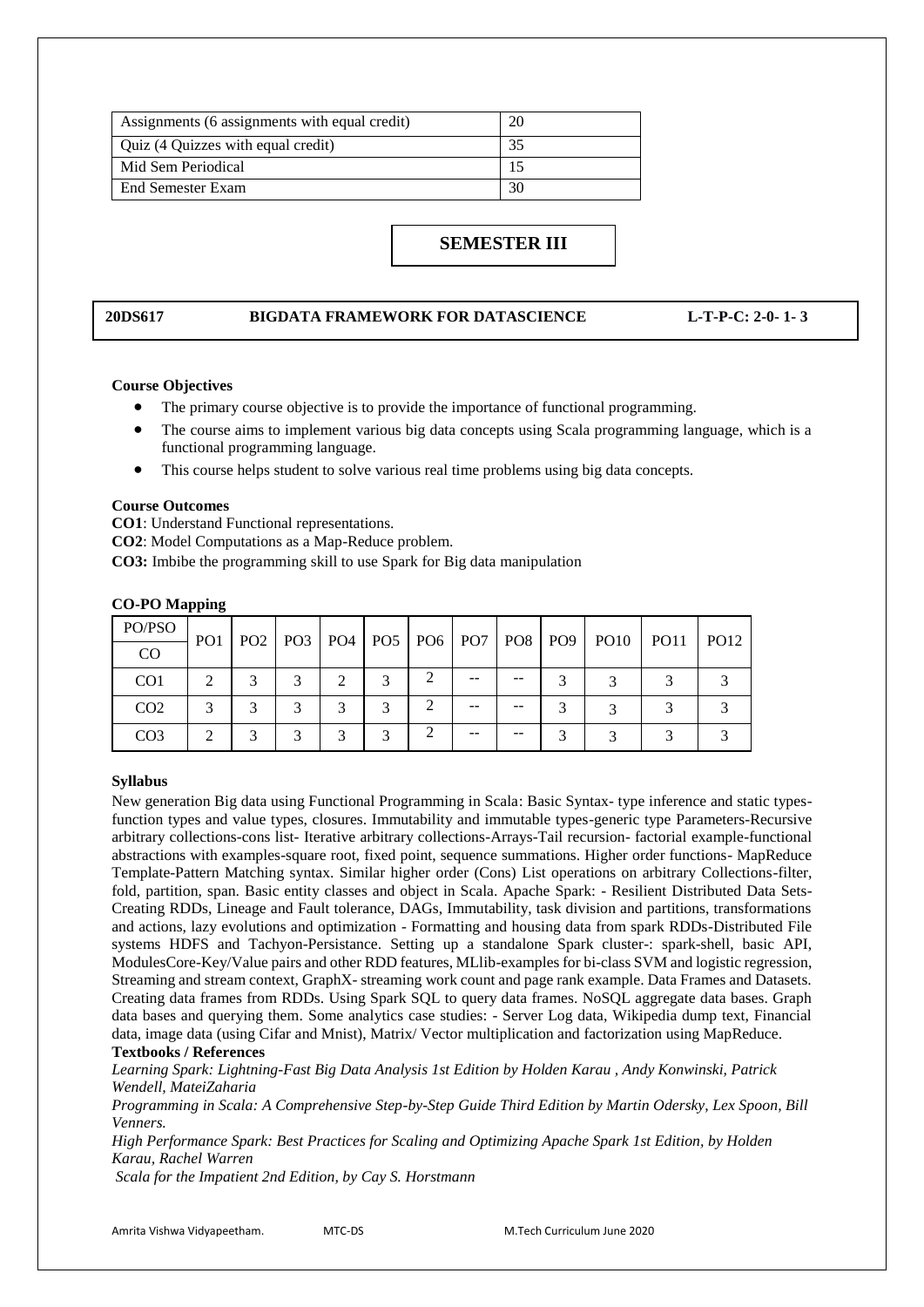*Spark: The Definitive Guide: Big Data Processing Made Simple 1st Edition, Kindle Edition by Bill Chambers, MateiZaharia.*

#### **Evaluation Pattern**

| Assessment                                    | Weightage (%) |
|-----------------------------------------------|---------------|
| Assignments (6 assignments with equal credit) | 20            |
| Quiz (4 Quizzes with equal credit)            | 35            |
| Mid Sem Periodical                            |               |
| End Semester Exam                             | 30            |

# **ELECTIVES**

# **20DS701 DIGITAL CONTROL SYSTEM L-T-P-C: 2- 0 - 1 -3**

# **Course Objectives**

- The course will lay down the basic concepts and techniques of digital control system used for various applications with help of linear algebra and probability theory.
- It will explore the concepts initially through computational experiments and then try to understand the concepts/theory behind the control system.
- It will help the students to perceive the control system in engineering system with help of digital control system implementations.
- Another goal of the course is to implement the control system with concepts from linear algebra and probability theory in real-time engineering systems.

#### **Course Outcomes**

**CO1:** To introduce data driven control system theory based on linear algebra and probability theory

- **CO2**: To simulate real life control situations for engineering systems
- **CO3**: To apply the concepts of digital control system in drones and autonomous car

| PO              |                 |  |        |  |  |                                                                    |  |
|-----------------|-----------------|--|--------|--|--|--------------------------------------------------------------------|--|
| CO              | PO <sub>1</sub> |  |        |  |  | PO2   PO3   PO4   PO5   PO6   PO7   PO8   PO9   PO10   PO11   PO12 |  |
| CO <sub>1</sub> |                 |  |        |  |  |                                                                    |  |
| CO <sub>2</sub> |                 |  |        |  |  |                                                                    |  |
| CO <sub>3</sub> |                 |  | $\sim$ |  |  |                                                                    |  |

#### **CO-PO Mapping**

# **Syllabus**

Introduction to digital control - Emulation of analogue controllers - Sampling and reconstruction.- Stability analysis techniques - Digital controller design - Digital filter structures and quantization effects - Adaptive inverse control.

# **Text Books / References**

*Jacquot, Raymond G. Modern digital control systems. Routledge, 2019.* **Evaluation Pattern**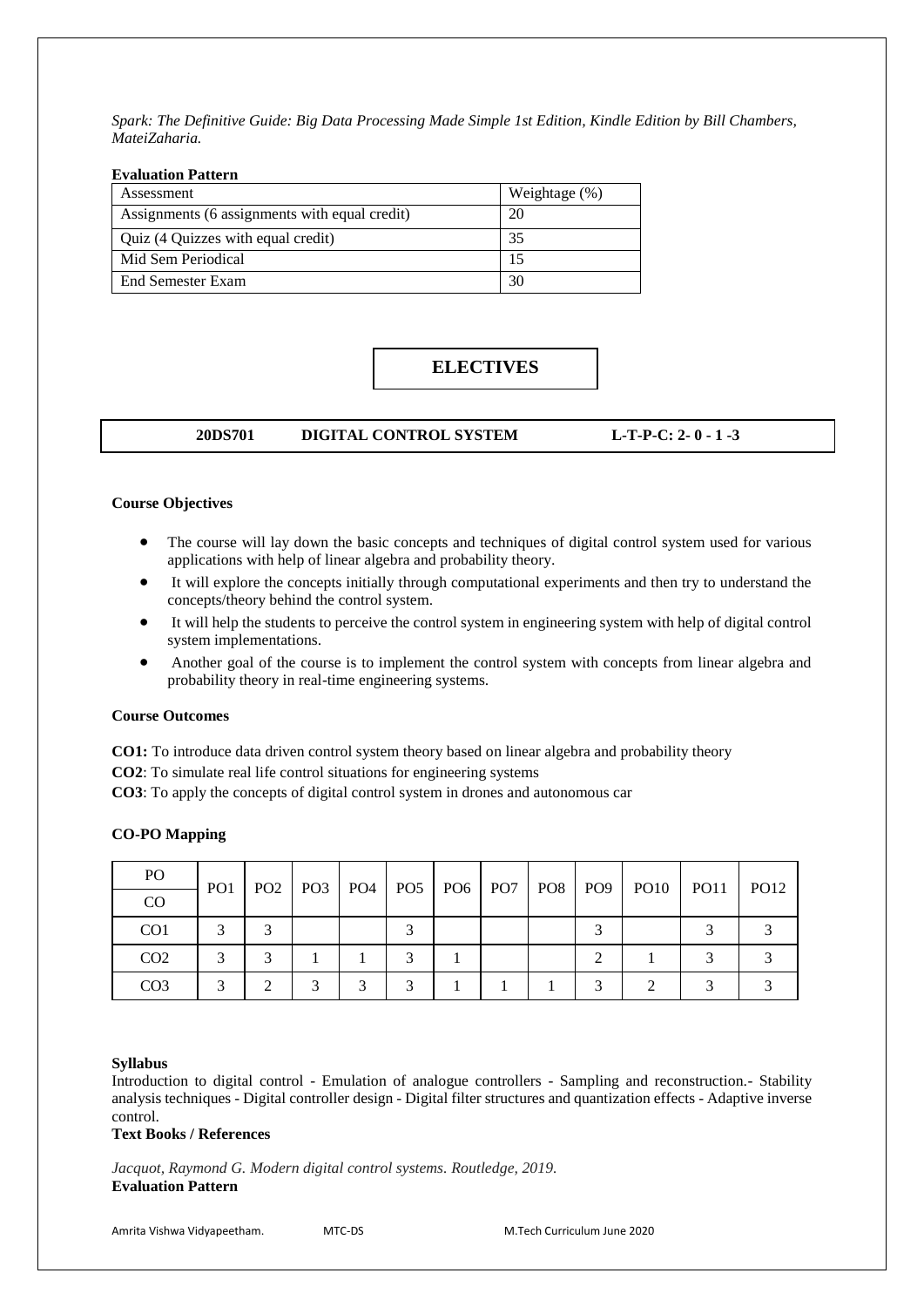| Assessment                                    | Weightage (%) |
|-----------------------------------------------|---------------|
| Assignments (6 assignments with equal credit) | 20            |
| Quiz(4 Quizzes with equal credit)             | 35            |
| Mid Sem Periodical                            |               |
| <b>End Semester Examination</b>               |               |

# **20DS702 MULTIVARIABLE CONTROL SYSTEMS L-T-P-C: 2- 0 -1- 3**

# **Course Objectives**

- This course covers methods for the analysis and control of systems with multiple inputs and outputs, which are ubiquitous in modern technology and industry.
- The course will take the students to various engineering and industrial applications which deal with multivariate control systems.
- Students will also be motivated to solve the problems in engineering applications with above theoretical knowledge

# **Course Outcomes**

**CO1:** Understand, Construct and analyse a discrete-time model for a dynamic system.

**CO2:** Observe and analyse a multivariable dynamic system and design an appropriate controller for the system. **CO3**: To enable the students to Assess / Evaluate the stability, performance and robustness of a closed-loop system.

| P <sub>O</sub>  |     |  |  |  |  | PO2   PO3   PO4   PO5   PO6   PO7   PO8   PO9   PO10   PO11   PO12 |  |
|-----------------|-----|--|--|--|--|--------------------------------------------------------------------|--|
| <sub>CO</sub>   | PO1 |  |  |  |  |                                                                    |  |
| CO <sub>1</sub> |     |  |  |  |  |                                                                    |  |
| CO <sub>2</sub> |     |  |  |  |  |                                                                    |  |
| CO <sub>3</sub> |     |  |  |  |  |                                                                    |  |

# **CO-PO Mapping**

## **Syllabus**

Continuous-time state-space systems - Discrete-time state-space systems – Stability - Observability and controllability - State-feedback control - Output-feedback control - Linear quadratic regulation.

# **Textbooks / References**

*Albertos, Pedro, and Sala Antonio. Multivariable control systems: an engineering approach. Springer Science & Business Media, 2006.* 

*Tzafestas, Spyros G., ed. Multivariable control: new concepts and tools. Springer Science & Business Media, 2012.*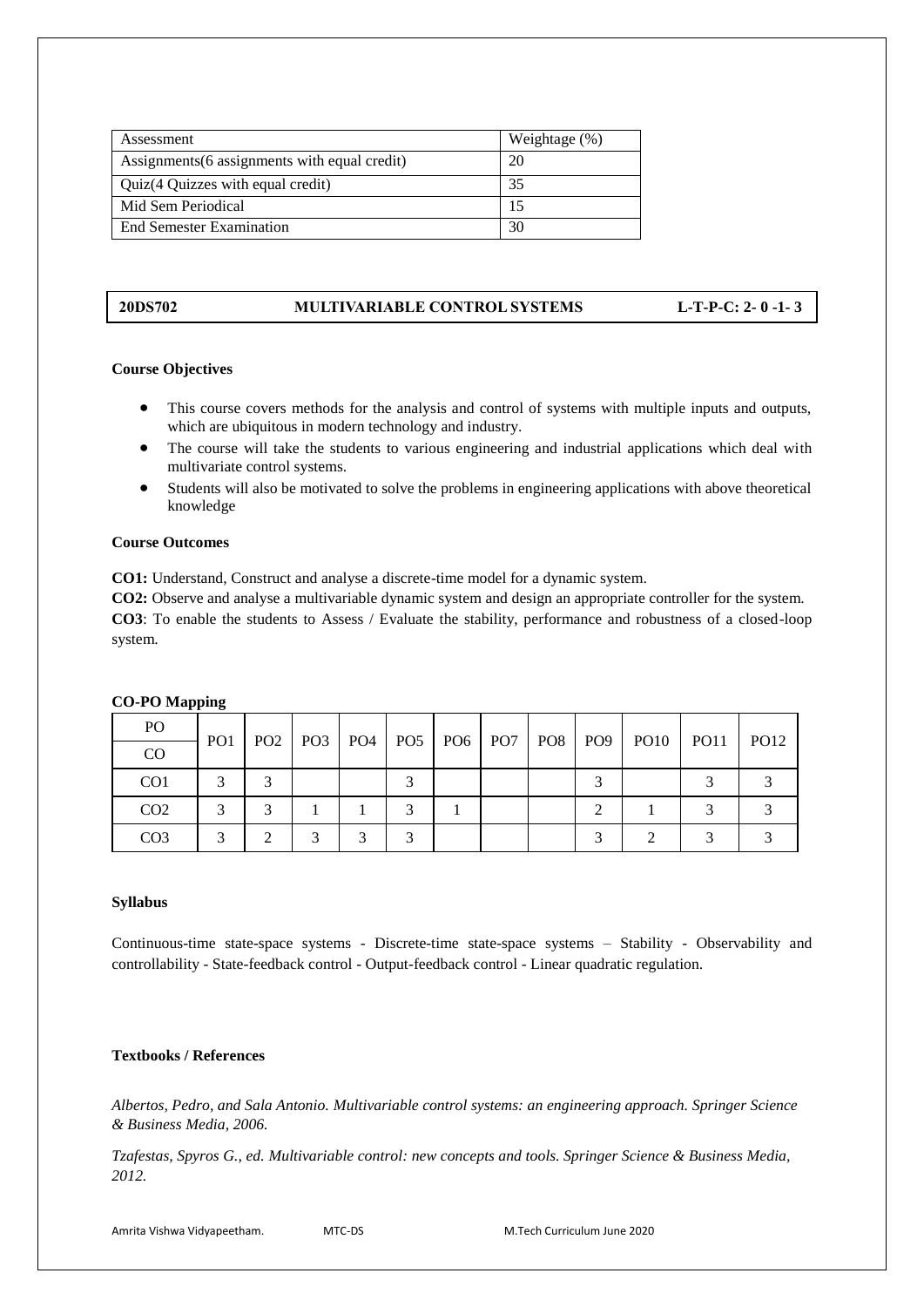# **Evaluation Pattern**

| Assessment                                    | Weightage $(\%)$ |
|-----------------------------------------------|------------------|
| Assignments (6 assignments with equal credit) | 20               |
| Quiz(4 Quizzes with equal credit)             | 35               |
| Mid Sem Periodical                            | 15               |
| <b>End Semester Examination</b>               | 30               |

# **20DS703 DEEP LEARNING IN GENOMICS AND BIOMEDICINE L-T-P-C: 2- 0 -1- 3**

# **Course Objectives**

- The course will lay down the basic concepts and techniques of Deep learning in Genomics and Biomedicine
- It will explore the concepts initially through computational experiments and then try to understand the concepts/theory behind it.
- It will provide an appreciation of the wide application of these disciplines within the scientific field
- Goal of the course is to provide connection between the concepts of Deep learning in Genomics and Biomedicine

# **Course Outcomes**

**CO1:** To develop an understanding of the basic concepts and techniques of Deep learning in Genomics and Biomedicine

**CO2:** To provide an appreciation of the wide application of these disciplines within the scientific field.

**CO3:** To provide connection between the concepts of Deep learning in Genomics and Biomedicine

**CO4:** To develop an insight into the applicability of Deep learning in the field of Genomics and Biomedicine

**CO5:** To enable the students to understand the use of Deep learning in Genomics and Biomedicine

**CO6:** To equip the students to understand the role of Deep learning in Genomics and Biomedicine

| PO              |                 |                 |                 |     |   |                                 |     |     |            |             |                  |             |
|-----------------|-----------------|-----------------|-----------------|-----|---|---------------------------------|-----|-----|------------|-------------|------------------|-------------|
| CO              | PO <sub>1</sub> | PO <sub>2</sub> | PO <sub>3</sub> | PO4 |   | PO <sub>5</sub> PO <sub>6</sub> | PO7 | PO8 | PO9        | <b>PO10</b> | PO <sub>11</sub> | <b>PO12</b> |
| CO <sub>1</sub> |                 |                 | $\mathcal{L}$   |     |   |                                 |     |     |            |             |                  |             |
| CO <sub>2</sub> | 2               | ◠               | 3               |     | 3 | ∍                               |     |     | $\bigcirc$ |             |                  |             |
| CO <sub>3</sub> | 3               | ◠               | 3               |     | 3 |                                 |     |     |            |             |                  |             |
| CO <sub>4</sub> |                 |                 | 3               |     | ◠ |                                 |     |     |            |             |                  |             |
| CO <sub>5</sub> | っ               | ◠               | 3               |     | 3 |                                 |     |     |            |             |                  |             |
| CO <sub>6</sub> |                 |                 | 2               |     |   |                                 |     |     |            |             |                  |             |

#### **CO-PO Mapping**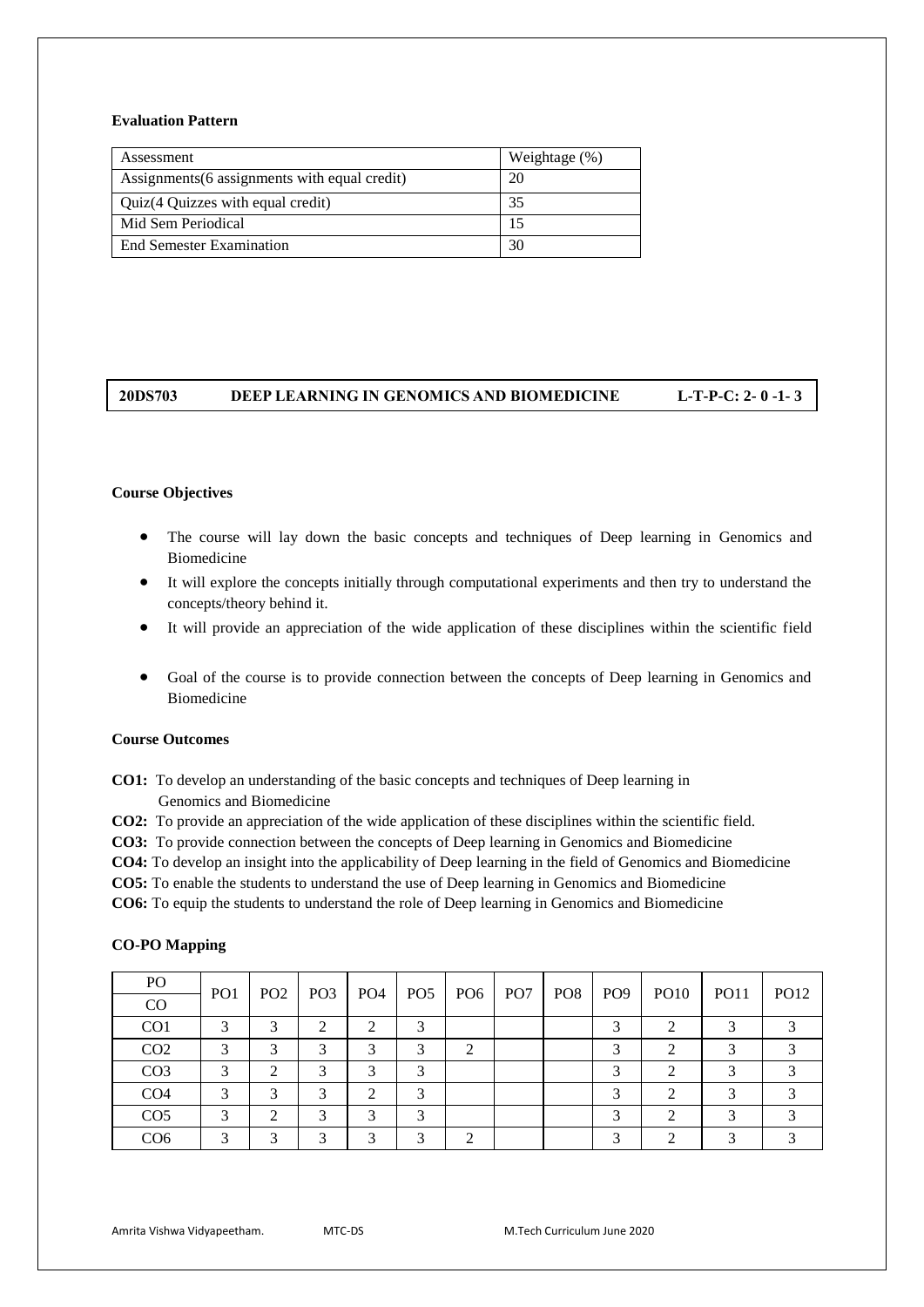Introduction to Machine Learning - Genomics – DenseNets and Convolutional Nets for Genomics - Recurrent NN –Autoencoders and representation learning - Generative Models –Drug Discovery and protein structure: imaging and electronic medical records-MoleculeNet – One shot Learning drug discovery - Case Studies

# **Textbooks / References**

Based on latest research papers

# **Evaluation Pattern**

| Assessment                                    | Weightage $(\%)$ |
|-----------------------------------------------|------------------|
| Assignments (6 Assignments with equal credit) | 20               |
| Quiz(4 Quizzes with equal credit)             | 35               |
| MidTerm Periodical                            | 15               |
| End Semester Exam                             | 30               |

# **20DS704 DEEP LEARNING FOR BIOMEDICAL DATA ANALYSIS L-T-P-C: 2- 0 -1- 3**

#### **Course Objectives**

- This course provides the foundations essential for the deep learning.
- This course develops the practical skill required to implement the deep learning algorithms.
- This course develops the skill to apply data driven techniques in the biomedical domain.

#### **Course Outcomes**

**CO 1:** To understand the fundamentals of Deep Learning.

**CO 2:** To implement different deep learning architectures for point of care disease diagnosis.

**CO 3:** To expose the different case studies from the recent literature.

# **CO-PO Mapping**

| PO/PSO          | PO <sub>1</sub> | PO <sub>2</sub> |  |  |  |  |  | PO3   PO4   PO5   PO6   PO7   PO8   PO9   PO10   PO11   PO12   PSO1   PSO2 |  |
|-----------------|-----------------|-----------------|--|--|--|--|--|----------------------------------------------------------------------------|--|
| $\rm CO$        |                 |                 |  |  |  |  |  |                                                                            |  |
| CO <sub>1</sub> |                 |                 |  |  |  |  |  |                                                                            |  |
| CO <sub>2</sub> |                 |                 |  |  |  |  |  |                                                                            |  |
| CO <sub>3</sub> |                 |                 |  |  |  |  |  |                                                                            |  |

#### **Syllabus**

Introduction to Deep Learning - Convolutional Neural Networks - Convolutional Neural Networks: Architectures – Convolution / pooling layers – Understanding and Visualizing Convolutional Neural Networks . Lenet, Alexnet, Googlenet for visual perception tasks- Point of care disease diagnosis using CNN – Capsule Network- Generative Adversarial Networks - Case Studies based on latest research papers.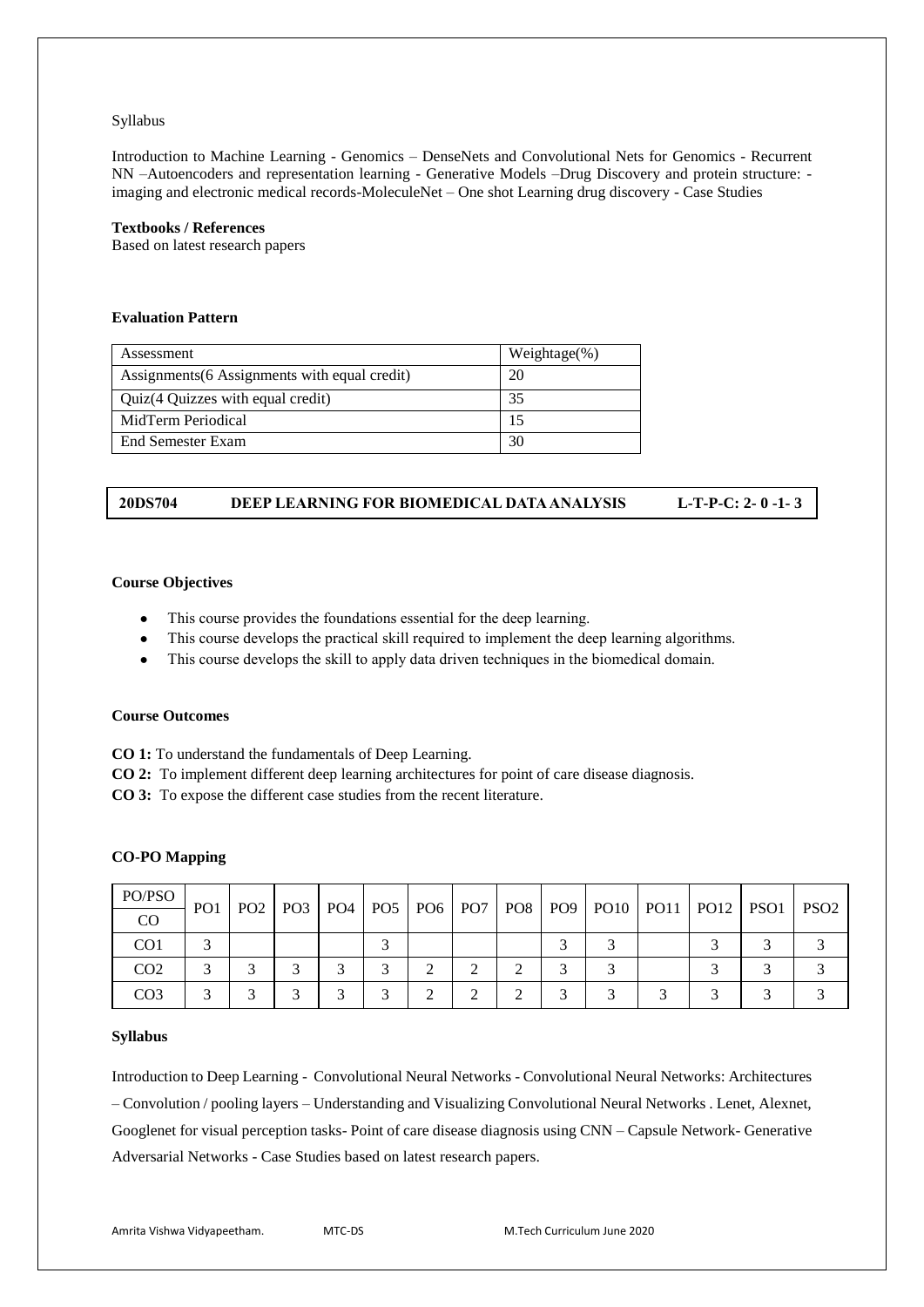# **Textbooks / References**

Simonyan, Karen, Andrea Vedaldi, and Andrew Zisserman. "Deep inside convolutional networks: Visualising image classification models and saliency maps." *arXiv preprint arXiv:1312.6034* (2013).

Zeiler, Matthew D., and Rob Fergus. "Visualizing and understanding convolutional networks."*Computer vision– ECCV 2014*.Springer International Publishing, 2014.818-833.

Domingos, Pedro. "A few useful things to know about machine learning." *Communications of the ACM* 55.10 (2012): 78-87.

David Foster, Generative Deep Learning, O'Reilly, 1<sup>st</sup> edition, 2019.

# **Evaluation Pattern**

| Assessment                                    | Weightage $(\%)$ |
|-----------------------------------------------|------------------|
| Assignments (6 assignments with equal credit) | 20               |
| Quiz(4 Quizzes with equal credit)             | 35               |
| Mid Term Periodical                           | 15               |
| <b>End Semester Examination</b>               | 30               |

| 20DS705 | <b>SPEECH PROCESSING</b> | L-T-P-C: 2- $0$ -1-3 |
|---------|--------------------------|----------------------|
|         |                          |                      |

# **Course Objective**

- To develop an understanding on the acoustics of speec h production**.**
- To analyze the characteristics of different sounds in the Indian context.
- To develop an understanding on the speech modelling in different environments.

### **Course Outcome**

**CO1**: Understanding the acoustics of speech production and perception.

**CO2**: Analyze Characteristics of Different sounds in the Indian context.

**CO3**: Qualitative analysis of speech collected in different environments and noisy conditions

for robust speech modelling.

# **CO-PO Mapping**

| PO/PSO          | PO <sub>1</sub> |   |                |               |   |     |         |         | PO2   PO3   PO4   PO5   PO6   PO7   PO8   PO9   PO10 | PO11 1 | <b>PO12</b> |
|-----------------|-----------------|---|----------------|---------------|---|-----|---------|---------|------------------------------------------------------|--------|-------------|
| CO              |                 |   |                |               |   |     |         |         |                                                      |        |             |
| CO <sub>1</sub> | 3               | 2 | $\mathfrak{D}$ | $\mathcal{D}$ | 2 |     | $- - -$ | ---     |                                                      |        |             |
| CO <sub>2</sub> |                 |   |                |               |   |     | ---     | $- - -$ |                                                      |        |             |
| CO <sub>3</sub> |                 |   |                |               |   | --- | ---     | $- - -$ |                                                      |        |             |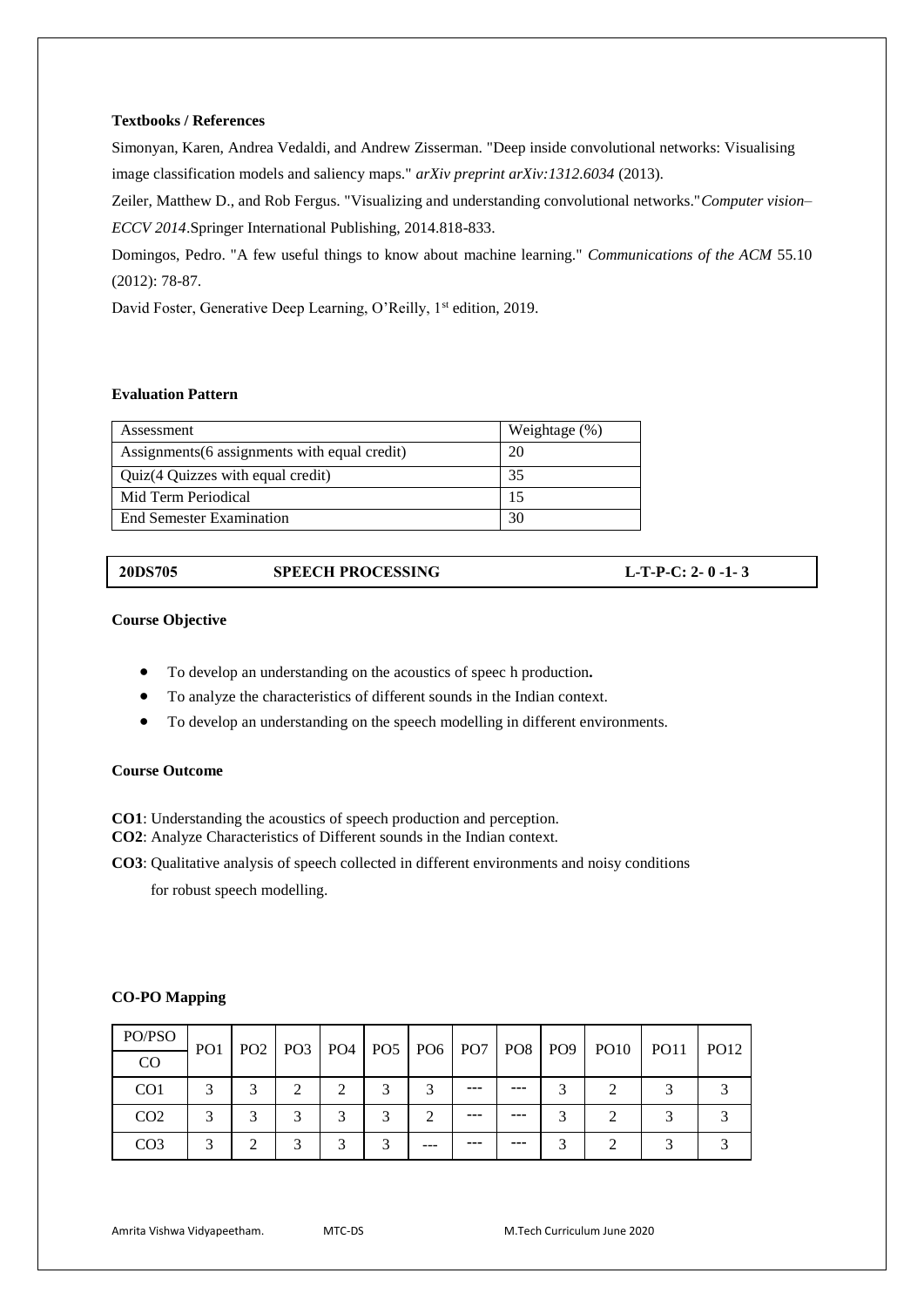Overview of Speech Processing Systems, Speech Production, Speech Perception, Speech Signal Characteristics, Sounds (Syllables, Phonemes, etc.), Properties of speech sounds. Speech signal processing, Short time processing of speech- Time Domain parameters, Frequency domain parameters, Tie-Frequency representation (Spectrograms), Cepstral Analysis, MFCC, Linear Prediction Analysis, speech modelling, Basic speech models, Gaussian mixture modelling of speech, Hidden markov models, model adaptations, DNN models (DBN, TDNN, LSTM, etc.) used for speech modelling- Development of speech systems, Speech synthesis (diphones and syllable based unit selection systems, parametric synthesis systems ), Speaker recognition/Verification systems, Development of speaker verification/recognition systems.

# **Textbooks / References**

L. Rabiner, Biing-Hwang Juang and B. Yegnanarayana,"Fundamentals of Speech Recognition",Pearson Education Inc.2009

Douglas O'Shaughnessy,"Speech Communication",University Press,2001

Thomas F Quatieri,"Discrete Time Speech Signal Processing", Pearson Education Inc.,2004

# **Evaluation Pattern**

| Assessment                                    | Weightage $(\%)$ |
|-----------------------------------------------|------------------|
| Assignments (6 assignments with equal credit) | 20               |
| Quiz(4 Quizzes with equal credit)             | 35               |
| Mid Sem Periodical                            |                  |
| End Sem Periodical                            | 30               |

| <b>20DS706</b> | DEEP LEARNING FOR NLP | $L-T-P-C: 2-0-1-$ |
|----------------|-----------------------|-------------------|
|----------------|-----------------------|-------------------|

**Course Objectives 3**

- This course aims to provide an insight into the concepts of natural language processing and NLP applications.
- This course helps the students to implement NLP applications using deep learning algorithmsThis course helps to understand various word/text representation algorithms.
- This course discusses the latest methods used in the field of NLP such as attention mechanism, transformer networks and BERT.

# **Course Outcomes**

**CO1**: Understand different word/text representation methods.

**CO2**: Understand various NLP applications and how each application can be modelled in machine learning/deep learning perspective.

**CO3:** To use different deep learning architectures to solve real-time NLP problems

# **CO-PO Mapping**

| PO/PSO | PO <sub>1</sub> |  |  |       |                   | PO2   PO3   PO4   PO5   PO6   PO7   PO8   PO9   PO10 | <b>PO11</b> | <b>PO12</b> |
|--------|-----------------|--|--|-------|-------------------|------------------------------------------------------|-------------|-------------|
| CO     |                 |  |  |       |                   |                                                      |             |             |
| CO1    |                 |  |  | $- -$ | $\qquad \qquad -$ |                                                      | $- -$       |             |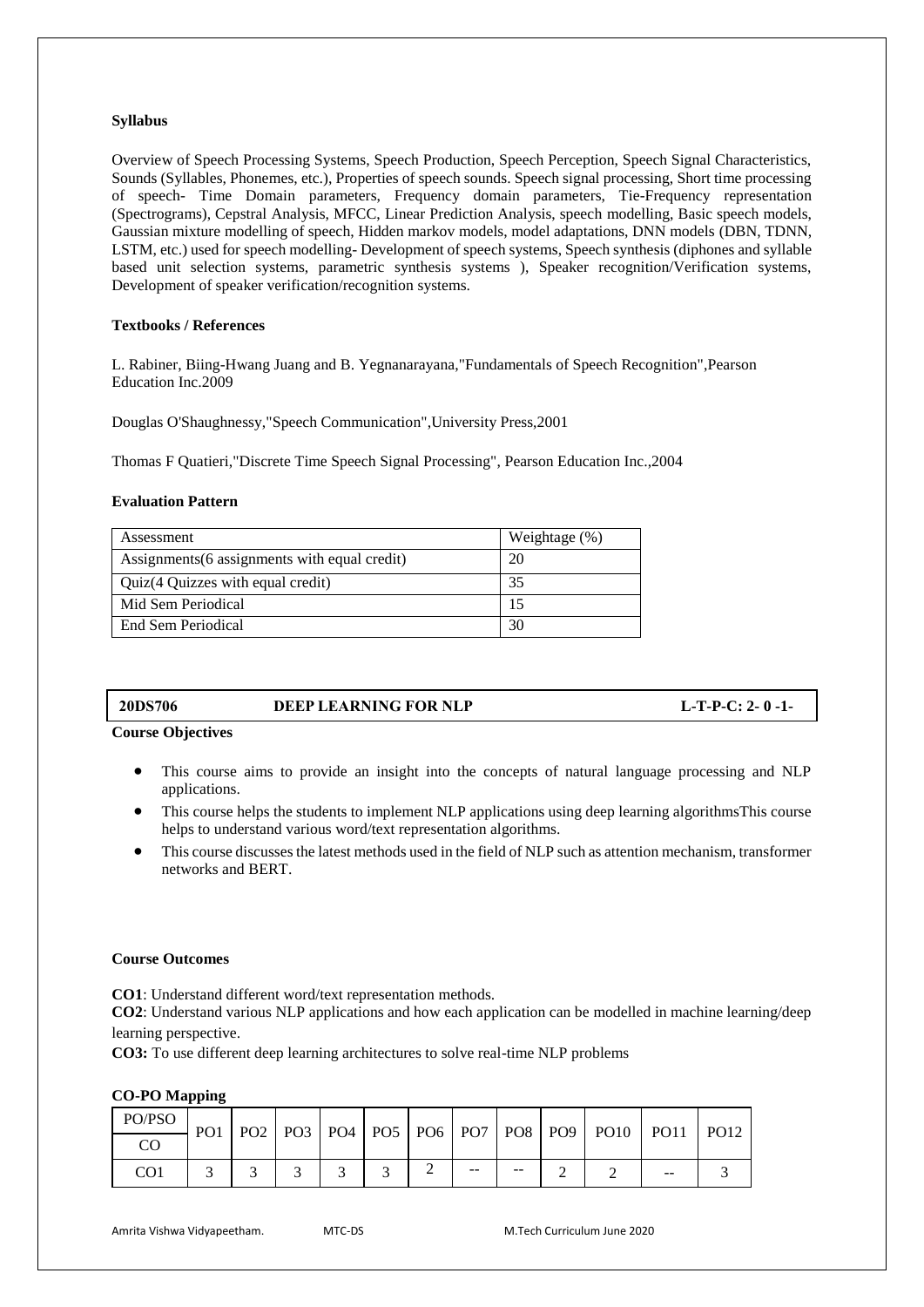| $\sim$<br>$\sim$ $\sim$ $\sim$ | ⌒<br>້ | - | ∽<br>- | $\sim$<br>ັ | $\sim$<br>້ | ∸<br>— | $- -$ | $- -$                    |   |     | $\overline{\phantom{m}}$ |  |
|--------------------------------|--------|---|--------|-------------|-------------|--------|-------|--------------------------|---|-----|--------------------------|--|
| $\sim$<br>しひり                  | ⌒<br>ັ | ັ |        | $\sim$<br>ຼ | ⌒<br>້      | ∸      | $- -$ | $\overline{\phantom{m}}$ | ∸ | . . | $- -$                    |  |

Introduction - Words - Regular Expressions - N-grams - Language modelling - Python for NLP - Part-of-Speech Tagging - Named Entity Recognition - Topic classification - Morphological analysis - Syntactic Parsing - Dependency Parsing - The Representation of Meaning - Computational Semantics - Lexical Semantics - Vector space models - Bag-of-Words - Term Frequency - Inverse Document Frequency

Word Vector representations: word2vec, GloVe -Advanced word vector representations: FastText, BERT - Neural language models - Recurrent Neural Network - Long Short Term Memory Networks - Encoder-decoder architecture - Attention mechanism - Transformer networks - Convolutional Neural Networks for text classification - Machine Translation - Question answering - Text summarization.

#### **Textbooks / References**

*Jurafsky D, Martin JH. Speech and Language Processing. 3rd edn Englewood Cliffs, NJ: Prentice-Hall Manning C, Schuetze H. Foundations of Statistical Natural Language Processing. Cambridge, MA: MIT Press, 1999.* 

*Eisenstein, Jacob. Introduction to natural language processing. MIT press, 2019.*

*Collobert, R., Weston, J., Bottou, L., Karlen, M., Kavukcuoglu, K., &Kuksa, P. (2011).Natural language processing (almost) from scratch.Journal of Machine Learning Research, 12(Aug), 2493-2537.*

*Goldberg, Yoav. "A primer on neural network models for natural language processing." Journal of Artificial Intelligence Research 57 (2016): 345-420.*

*Vaswani, Ashish, Noam Shazeer, Niki Parmar, Jakob Uszkoreit, Llion Jones, Aidan N. Gomez, Łukasz Kaiser, and Illia Polosukhin. "Attention is all you need." In Advances in neural information processing systems, pp. 5998-6008. 2017.* 

*Yoav Goldberg, Neural Network Methods for Natural Language Processing, Synthesis Lectures on Human Language Technologies, Morgan & Claypool Publishers, 2017*

| Assessment                                    | Weightage $(\%)$ |
|-----------------------------------------------|------------------|
| Assignments (6 assignments with equal credit) | 20               |
| Quiz (4 Quizzes with equal credit)            | 35               |
| Mid Sem Periodical                            |                  |
| End Semester Exam                             | 30               |

**20DS707 SOCIAL MEDIA ANALYTICS L-T-P-C: 2- 0 -1- 3**

#### **Course Objective**

- To understand the domain of Social media data analysis and its related problems.
- To understand challenges involved in social media data analytics.
- To understand and implement various algorithms and approaches used for analysis

#### **Course Outcome**

- Understanding the challenges and associated data in the social media analytics
- Developing machine learning and deep learning model for social media data analysis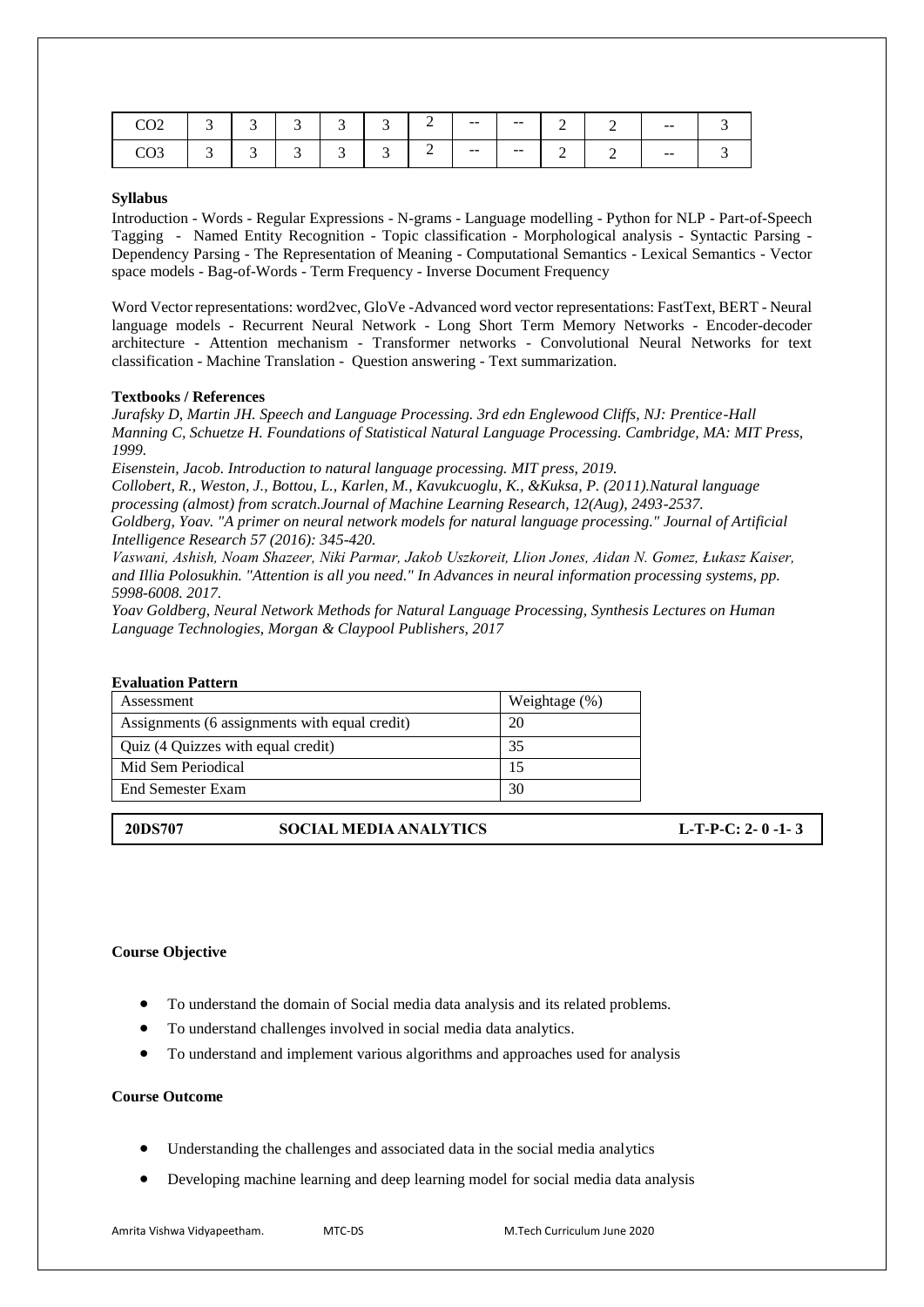Build the problem solving ability to participate in the open challenge tasks such as sentiment analysis, fake news identification and emotion detection

| PO/PSO          | PO <sub>1</sub> |   |  |  |         |         | PO2   PO3   PO4   PO5   PO6   PO7   PO8   PO9   PO10 | PO11 | $P_{O12}$ |
|-----------------|-----------------|---|--|--|---------|---------|------------------------------------------------------|------|-----------|
| CO              |                 |   |  |  |         |         |                                                      |      |           |
| CO <sub>1</sub> |                 |   |  |  | ---     | $- - -$ |                                                      |      |           |
| CO <sub>2</sub> |                 | ⌒ |  |  | ---     | ---     |                                                      |      |           |
| CO <sub>3</sub> |                 |   |  |  | $- - -$ | $- - -$ |                                                      |      |           |

# **CO-PO Mapping**

#### **Syllabus**

Introduction to Text Analytics- Text Analytics in Social Media - Python and R- Collecting and Extracting Social Media Data - [Vector Space Models of Semantics](https://www.google.co.in/url?sa=t&rct=j&q=&esrc=s&source=web&cd=17&ved=0ahUKEwiJlfnF9u3ZAhXIuI8KHdjaDxMQFgioATAQ&url=https%3A%2F%2Fwww.jair.org%2Fmedia%2F2934%2Flive-2934-4846-jair.pdf&usg=AOvVaw2PfGVIPRdam3OwpA5k05l9) - Data Analysis, Visualization, and Exploration -Sentiment Analysis with Social media data - Author profiling in Social media data- Network Analysis with R . - Codemixed data analytics -Topic modelling - Influence and Centrality in Social Networks -Geospatial social data mining **-** Shingling of Documents -Mining Data Streams, The Stream Data Model, Sampling Data in Stream, Filtering Streams, Link Analysis, Page Rank, Topic-Sensitive Page Rank, Link Spam, hubs and Authorities, Frequent Item sets- Mining Social network Graphs

# **Textbooks / References**

Jure Leskovec, AnandRajaraman, Jeffrey D Ullman, "Mining of Massive Datasets", 2014. Charu C. Aggarwal, "Social Networking Analytics", Kluwer Academic Publishers, 2011. Charu C. Aggarwal, Cheng Xiang Zhai, "Mining Text Data", Springer, 2012. Cheng, Zhiyuan, James Caverlee, and Kyumin Lee. "You are where you tweet: a content-based approach to geo-locating twitter users." Proceedings of the 19th ACM international conference on Information and knowledge management.ACM, 2010.

#### **Evaluation Pattern**

| Assessment                                    | Weightage $(\%)$ |
|-----------------------------------------------|------------------|
| Assignments (6 assignments with equal credit) | 20               |
| Quiz(4 Quizzes with equal credit)             | 35               |
| Mid Sem Periodical                            | 15               |
| End Sem Periodical                            | 30               |

# **20DS708 DEEP LEARNING FOR VISUAL RECOGNITION L-T-P-C: 2-0-1-3**

# **Course Objectives**

- This course provides the foundations essential for the deep learning.
- This course develops the practical skill required to implement the deep learning algorithms.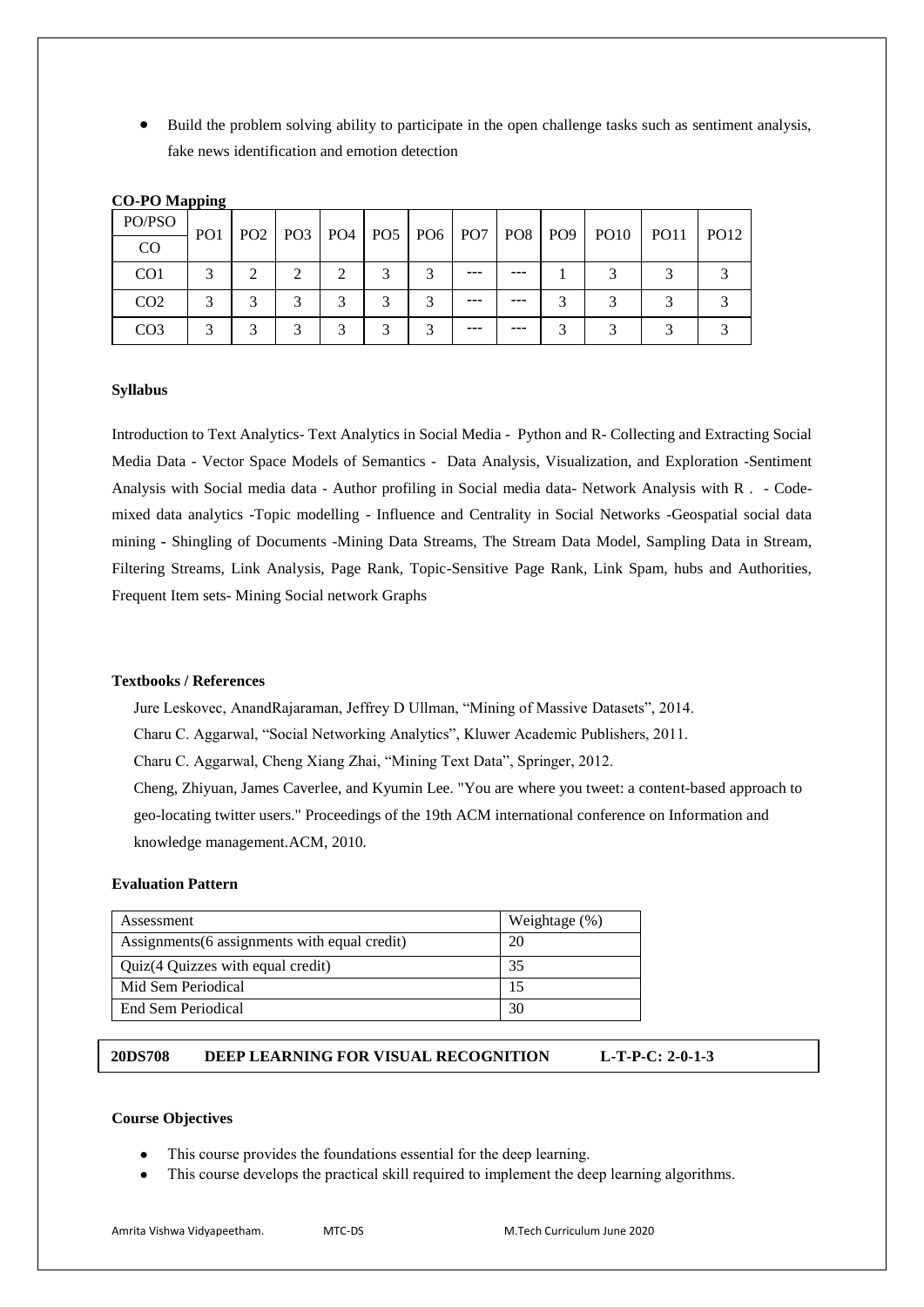This course develops the skill to apply data driven techniques in the computer vision applications.

# **Course Outcomes**

**CO 1:** To understand the fundamentals of Deep Learning.

**CO 2:** To develop practical Engineering tricks for training and fine-tuning the networks by developing the skill to use multiple packages required to build deep learning based AI systems.

**CO 3:** To gain knowledge of standard deep convolutional architectures and use the pre-trained model for transfer learning.

# **CO-PO Mapping**

| PO/PSO          | PO <sub>1</sub> |  |        |  |  |  | PO2   PO3   PO4   PO5   PO6   PO7   PO8   PO9   PO10   PO11   PO12   PSO1   PSO2 |  |
|-----------------|-----------------|--|--------|--|--|--|----------------------------------------------------------------------------------|--|
| CO              |                 |  |        |  |  |  |                                                                                  |  |
| CO <sub>1</sub> |                 |  |        |  |  |  |                                                                                  |  |
| CO <sub>2</sub> |                 |  |        |  |  |  |                                                                                  |  |
| CO <sub>3</sub> |                 |  | $\sim$ |  |  |  |                                                                                  |  |

#### **Syllabus**

Image Classification: Data driven approach – k- Nearest Neighbor - Linear Classification: Support Vector Machine – softmax – Optimization: Stochastic Gradient Descent – Backpropagation – Neural Network Architecture: model of a biological neuron – activation functions – neural net architecture – preprocessing – weight initialization - batch normalization – regularization – loss functions- Learning and Evaluation – Convolutional Neural Networks: Architectures – Convolution / pooling layers – Understanding and Visualizing Convolutional Neural Networks . Lenet, Alexnet, Googlenet for visual perception tasks.

#### **Textbooks / References**

Domingos, Pedro. "A few useful things to know about machine learning." *Communications of the ACM* 55.10 (2012): 78-87.

[Li Fei-Fei](http://www.cs.princeton.edu/~feifeili/) (Stanford), [Rob Fergus](http://www.robots.ox.ac.uk/~fergus/) (NYU), [Antonio Torralba](http://web.mit.edu/torralba/www/) (MIT), "Recognizing and Learning Object Categories" (Awarded the Best Short Course Prize at ICCV 2005).

Baydin, AtilimGunes, Barak A. Pearlmutter, and Alexey AndreyevichRadul. "Automatic differentiation in machine learning: a survey." *arXiv preprint arXiv:1502.05767* (2015).

Bengio, Yoshua. "Practical recommendations for gradient-based training of deep architectures." *Neural Networks: Tricks of the Trade*. Springer Berlin Heidelberg, 2012. 437-478.

LeCun, Yann A., et al. "Efficient backprop." *Neural networks: Tricks of the trade*. Springer Berlin Heidelberg, 2012. 9-48.

Simonyan, Karen, Andrea Vedaldi, and Andrew Zisserman. "Deep inside convolutional networks: Visualising image classification models and saliency maps." *arXiv preprint arXiv:1312.6034* (2013).

Zeiler, Matthew D., and Rob Fergus. "Visualizing and understanding convolutional networks." *Computer vision–ECCV 2014*. Springer International Publishing, 2014. 818-833.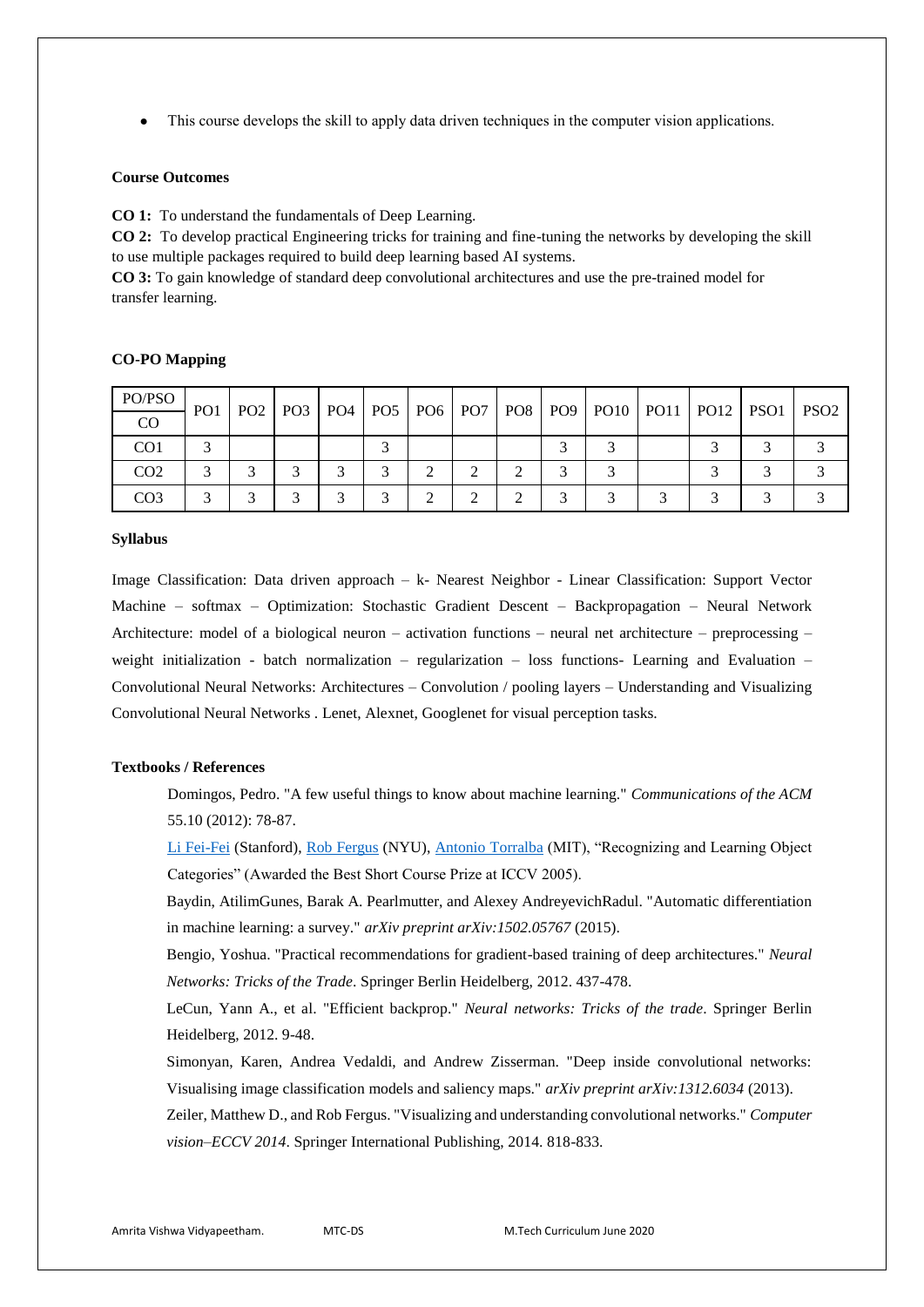Springenberg, Jost Tobias, et al. "Striving for simplicity: The all convolutional net." *arXiv preprint arXiv:1412.6806* (2014).

Russakovsky, Olga, et al. "Imagenet large scale visual recognition challenge." *International Journal of Computer Vision* 115.3 (2015): 211-252.

Mahendran, Aravindh, and Andrea Vedaldi. "Understanding deep image representations by inverting them." *Computer Vision and Pattern Recognition (CVPR), 2015 IEEE Conference on*. IEEE, 2015.

# **Evaluation Pattern**

| Assessment                                    | Weightage $(\%)$ |
|-----------------------------------------------|------------------|
| Assignments (6 assignments with equal credit) | 20               |
| Quiz(4 Quizzes with equal credit)             | 35               |
| Mid Term Periodical                           |                  |
| <b>End Semester Examination</b>               | 30               |

# **20DS709 DEEP LEARNING FOR CYBERSECURITY L-T-P-C: 2-0-1-3**

# **Course Objectives**

- Understanding the fundamentals of cyber security
- Understand the fundamentals of deep learning
- Understand how deep learning can be used for problems in cybersecurity

### **Course Outcome**

**CO1:** Understand the fundamentals of deep learning

**CO2:** Understand and explore the challenges in cybersecurity data

**CO3:** Applying the deep learning algorithms for cybersecurity applications

# **CO-PO Mapping**

| PO/PSO          | PO <sub>1</sub> |   |  |   |         |     | PO2   PO3   PO4   PO5   PO6   PO7   PO8   PO9   PO10 | $ $ PO11 | <b>PO12</b> |
|-----------------|-----------------|---|--|---|---------|-----|------------------------------------------------------|----------|-------------|
| CO              |                 |   |  |   |         |     |                                                      |          |             |
| CO <sub>1</sub> | 3               | 3 |  | ⌒ | ---     | --- |                                                      | ---      |             |
| CO <sub>2</sub> |                 |   |  |   | $- - -$ | --- |                                                      | ---      |             |
| CO <sub>3</sub> | ⌒               | ⌒ |  |   | $- - -$ | --- |                                                      | ---      |             |

#### **Syllabus**

Introduction – Vocabulary- Concepts: History , Crash Course in Number Theory -Properties of Mod- Calculator algorithms- Simple cryptosystems- Modern stream ciphers- Running time of algorithms- AES- Public key cryptography- RSA- Signatures-Hash functions- Finite fields- Discrete log cryptosystems - Diffie Hellman key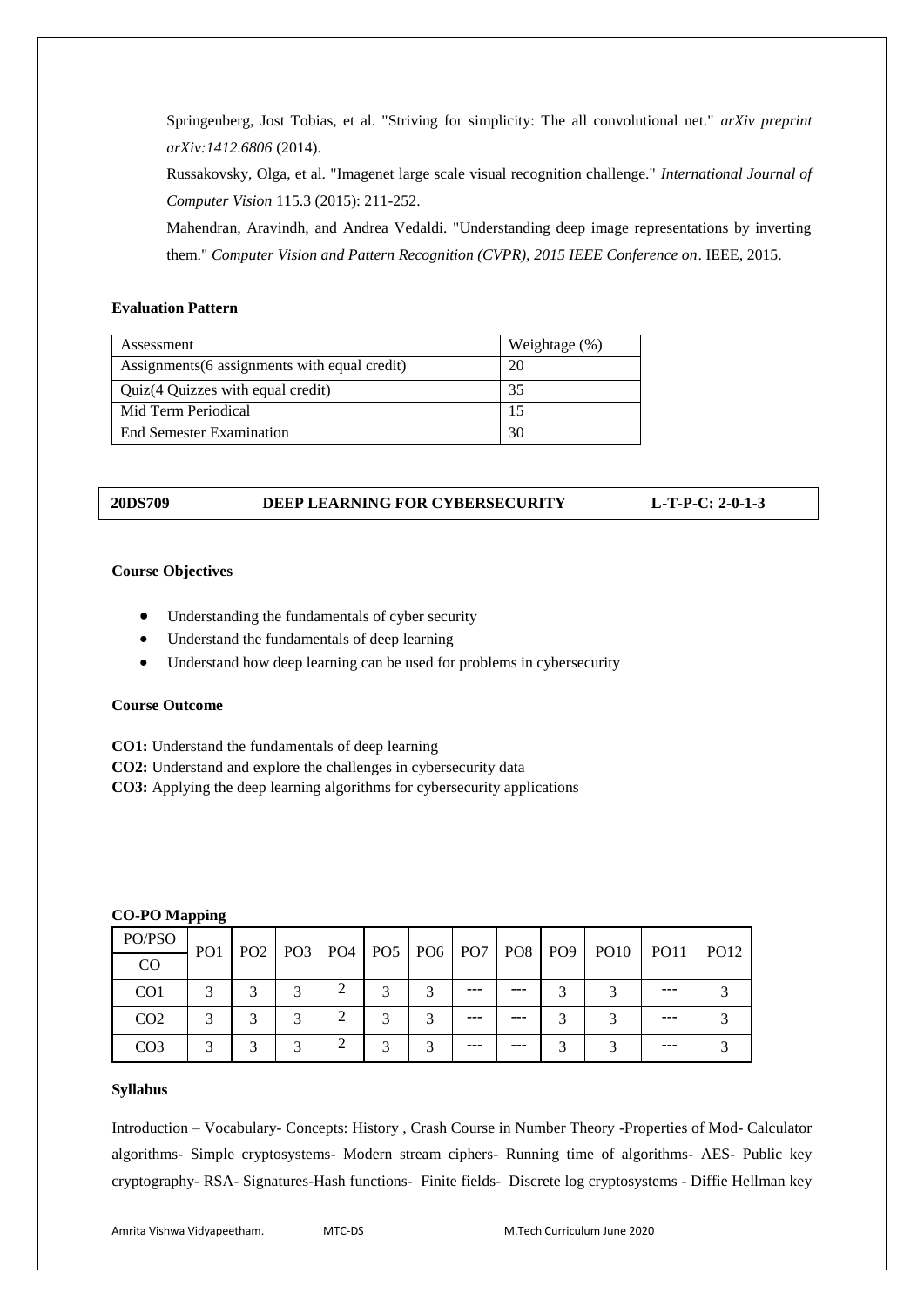exchange- ElGamal message exchange- Massey Omura message exchange- ElGamal signature system- Elliptic curves- Elliptic curve cryptosystems. Deep learning overview, applying deep learning for anomaly detection, Malware, spam detection, Phishing detection

# **Textbooks / References**

*Kaufman, C., Perlman, R. and Speciner, M., "Network Security: Private Communication in a Public World ", 2nd edition, Prentice Hall 2002.*

*W. Stallings: "Cryptography and Network Security: Principles and Practices", 4th edition, Prentice Hall, 2000. D. R. Stinson: "Cryptography: Theory and Practice", third ed., CRC Press, 2005.*

# **Evaluation Pattern**

| Assessment                                    | Weightage (%) |
|-----------------------------------------------|---------------|
| Assignments (6 assignments with equal credit) | 20            |
| Quiz(4 Quizzes with equal credit)             | 35            |
| Mid Sem Periodical                            | 15            |
| End Sem Periodical                            | 30            |

# **20DS710 COMPUTATIONAL FLUID DYNAMICS L-T-P-C: 2-0-1-3**

#### **Course Objectives**

- This course provides the strong foundation of computational schemes essential to understand the basics of fluid dynamics.
- This course equip the students with the skills on tools essential for data driven modelling in fluid dynamics.

# **Course Outcomes**

**CO-PO Mapping**

**CO 1:** To provide a basic understanding of computational schemes to be used for solving partial differential equations.

**CO 2:** To equip the student to develop models of different canonical fluid mechanics problems.

**CO 3:** To develop an understanding of data driven modelling in fluid mechanics.

|          |  | -- |  |  |
|----------|--|----|--|--|
|          |  |    |  |  |
|          |  |    |  |  |
|          |  |    |  |  |
|          |  |    |  |  |
|          |  |    |  |  |
| $DQ = Q$ |  |    |  |  |

| PO/PSO          |                 |  |  |  |  |  |                                                                                  |  |
|-----------------|-----------------|--|--|--|--|--|----------------------------------------------------------------------------------|--|
| CO              | PO <sub>1</sub> |  |  |  |  |  | PO2   PO3   PO4   PO5   PO6   PO7   PO8   PO9   PO10   PO11   PO12   PSO1   PSO2 |  |
| CO <sub>1</sub> |                 |  |  |  |  |  |                                                                                  |  |
| CO <sub>2</sub> |                 |  |  |  |  |  |                                                                                  |  |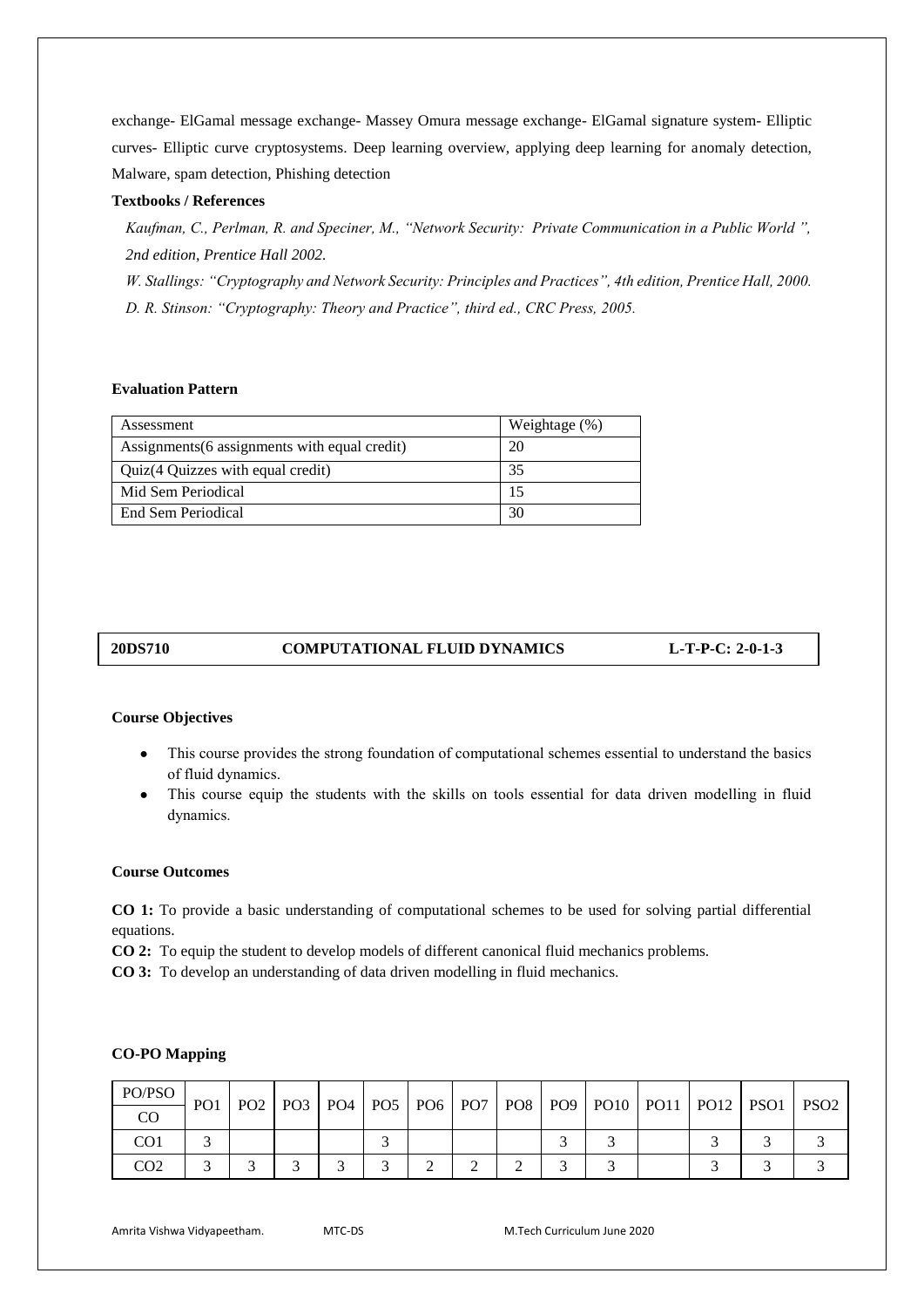|--|--|--|--|--|--|--|--|--|--|--|--|--|--|--|

Introduction to CFD and principles of conservation, continuity equation, Navier stokes equation, energy equation and general structure of conservation equations. Numerical Solution of ODEs, methods for parabolic equations, methods for elliptic equations, methods for hyperbolic equations, systems of equations, Aerodynamics-Hydrodynamics with Python, Application in unmanned aerial vehicles, Autonomous cars.

# **Textbooks / References**

*T*.J Chung, Computational fluid dynamics, Cambridge university press, 2002.

H.K. Versteeg&W.Malalasekera, An introduction to Computational fluid dynamics, Longman scientific and Technical, 1995.

Leona Barbara, CFD Python:12 steps to Navier-Stokes, Online course material.

Leona Barbara, Aero Python: Aerodynamics-Hydrodynamics with Python, online course material.

# **Evaluation Pattern**

| Assessment                                    | Weightage (%) |
|-----------------------------------------------|---------------|
| Assignments (6 assignments with equal credit) | 20            |
| Quiz(4 Quizzes with equal credit)             | 35            |
| Mid Term Periodical                           | 15            |
| End Semester Examination                      | 30            |

# **20DS711 DEEP LEARNING ESSENTIALS FOR SELF -DRIVING CAR L-T-P-C: 2-0-1-3**

#### **Course Objectives**

- This course provides the strong foundation for Computer Vision applications in self-driving car.
- This course equip the students with the skills on tools used for Deep Learning applications.
- This course provides the hands-on skill required for the Computer Vision applications.

# **Course Outcomes**

**CO 1:** To apply Computer Vison and Deep Learning techniques to build automotive-related algorithms. **CO 2:** To use essential Computer Vision techniques to computer vision tasks in self drving car such as identification of lane lines on a road.

**CO 3:** To understand, build and train Convolutional Neural Networks with Keras.

#### **CO-PO Mapping**

| PO/PSO          | PO <sub>1</sub> |   |  |  |  |  |  | PO2   PO3   PO4   PO5   PO6   PO7   PO8   PO9   PO10   PO11   PO12   PSO1   PSO2 |  |
|-----------------|-----------------|---|--|--|--|--|--|----------------------------------------------------------------------------------|--|
| CO              |                 |   |  |  |  |  |  |                                                                                  |  |
| CO1             |                 |   |  |  |  |  |  |                                                                                  |  |
| CO <sub>2</sub> |                 | ∸ |  |  |  |  |  |                                                                                  |  |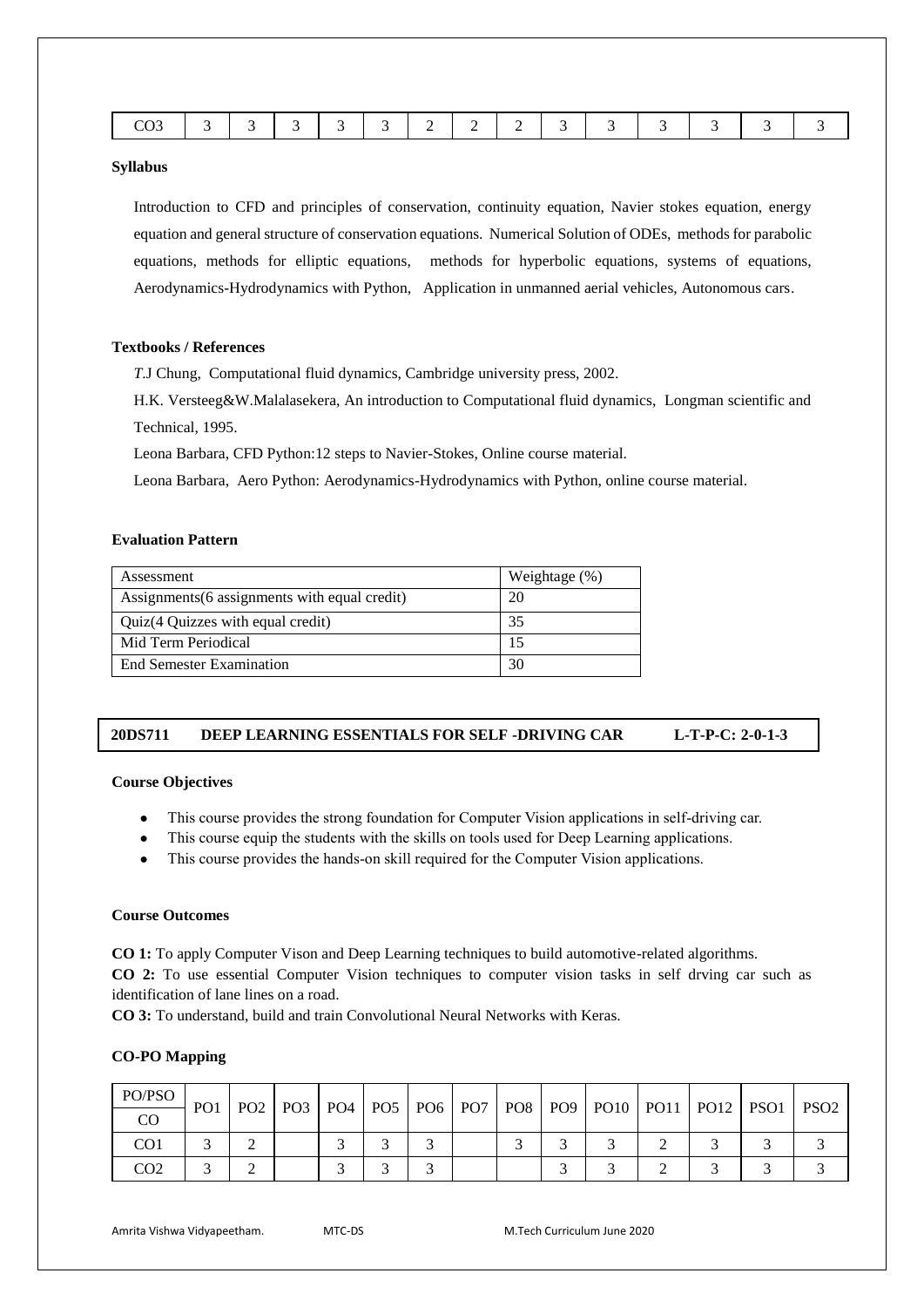|  | $\sim$ $\sim$ |
|--|---------------|
|--|---------------|

Introduction to self driving technology, fundamentals of deep learning, introduction and overview of Python, Machine Learning with Python, Neural Networks with Python, Introduction to tensor-flow and keras deep learning platforms, Fundamentals of building a driverless vehicles from a conventional car, introduction to embedded platforms for self driving car software development, Integration of various sensors to self driving cars, Navigation and obstacle avoidance using deep learning.

# **Textbooks / References**

Driverless: Intelligent Cars and the Road Ahead (MIT Press) Hardcover– September 23, 2016 by [HodLipson](https://www.amazon.com/Hod-Lipson/e/B008VGBM8E/ref=dp_byline_cont_book_1) [,](https://www.amazon.com/Melba-Kurman/e/B00AVQA2RO/ref=dp_byline_cont_book_2) [Melba Kurman](https://www.amazon.com/Melba-Kurman/e/B00AVQA2RO/ref=dp_byline_cont_book_2) .

Deep Learning: An MIT Press book, by Ian Goodfellow and YoshuaBengio and Aaron Courvill. Stanley: The Robot that Won the DARPA Grand Challenge.

# **Evaluation Pattern**

| Assessment                                    | Weightage (%) |
|-----------------------------------------------|---------------|
| Assignments (6 assignments with equal credit) | 20            |
| Quiz(4 Quizzes with equal credit)             | 35            |
| Mid Term Periodical                           |               |
| End Semester Examination                      | 30            |

# **20DS712 INTRODUCTION TO ADDITIVE MANUFACTURING L-T-P-C: 2-0-1-3**

#### **Course Objectives**

- This course will equip the students to understand about the basics of Additive manufacturing used in various industry applications.
- It will also impart the knowledge of basics of digital manufacturing and its importance in current era.
- Further it will expose the students to additive manufacturing technology using 3-D printing.

# **Course Outcomes**

**CO 1:** To understand the additive manufacturing technology trends in decades for product development and innovation.

**CO 2:** To demonstrate comprehensive knowledge of the broad range of AM processes, devices, capabilities and materials that are available.

**CO 3:** To understand the various software tools, processes and techniques that enable advanced/additive manufacturing and personal fabrication.

**CO 4:** To understand the hardware and software development of 3D printers.

# **CO-PO Mapping**

| PO/PSO | PO <sub>1</sub> | PO <sub>2</sub> |       |             |    |               |     |       |       | PO9   PO10   PO11   PO12   PSO1 | PSO <sub>2</sub> |
|--------|-----------------|-----------------|-------|-------------|----|---------------|-----|-------|-------|---------------------------------|------------------|
| CO     |                 |                 |       | $PO3$ $PO4$ |    | $POS$ PO6 PO7 | PO8 |       |       |                                 |                  |
| CO1    |                 | $- -$           | $- -$ | $- -$       | -- | ∸             | --  | $- -$ | $- -$ |                                 |                  |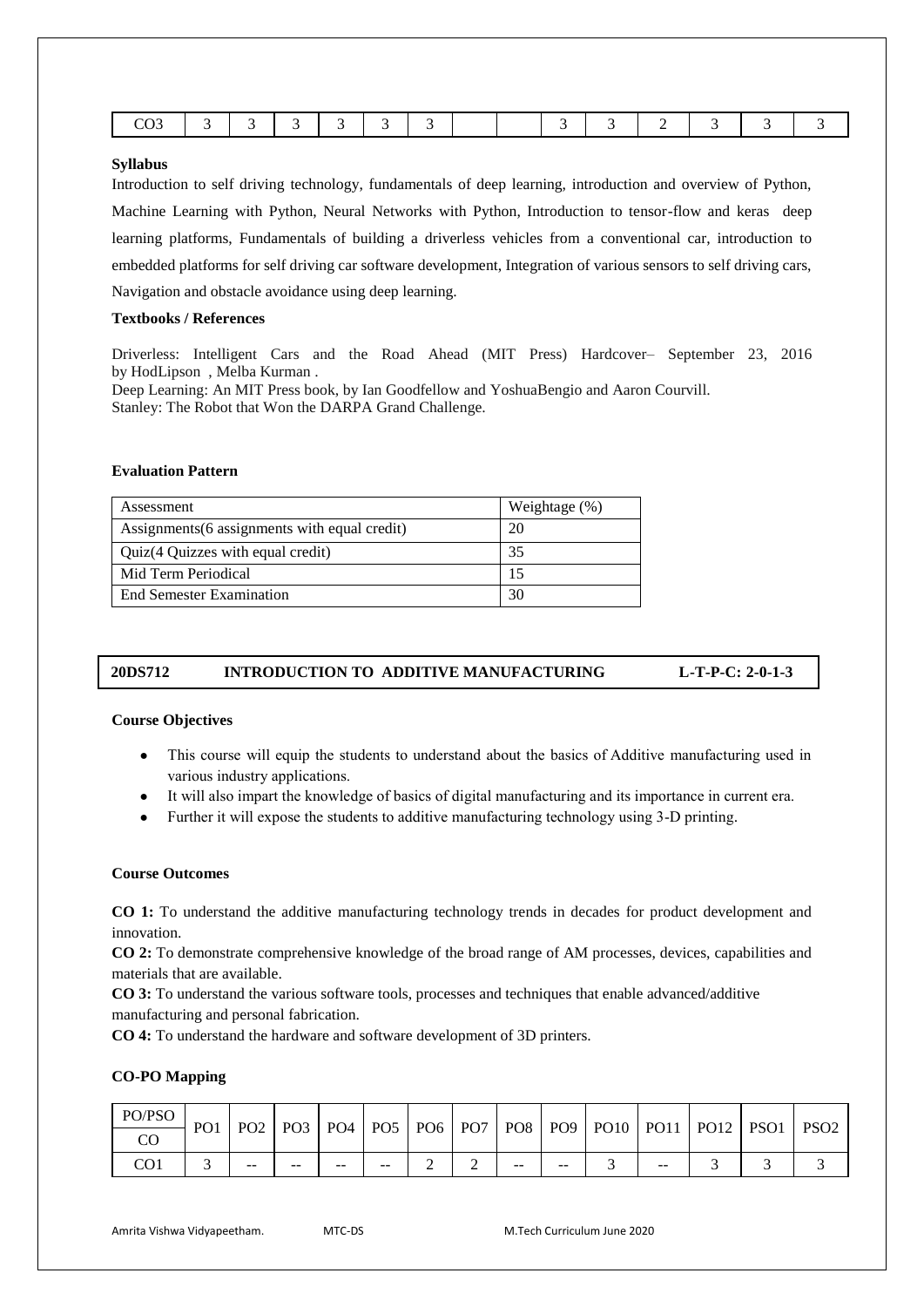| CO <sub>2</sub> | $\sqrt{2}$<br>◡ | $- -$       | $- -$           | $- -$           | $- -$           | $\overline{\phantom{0}}$ | $\sim$<br>∸ | $- -$       | $- -$           | ັ           | $- -$ | $\sqrt{2}$               |   |  |
|-----------------|-----------------|-------------|-----------------|-----------------|-----------------|--------------------------|-------------|-------------|-----------------|-------------|-------|--------------------------|---|--|
| CO <sub>3</sub> | $\sqrt{2}$<br>◡ | ⌒<br>ັ      | ╭<br>້          | $ -$            | $\sqrt{2}$<br>ຼ | ╭<br>້                   | $\sim$<br>ຼ | $\sim$<br>∸ | $\sqrt{2}$<br>ຼ | ∼           | ⌒     | $\overline{\phantom{0}}$ | ້ |  |
| CO <sub>4</sub> | $\sqrt{2}$<br>◡ | $\sim$<br>້ | $\sqrt{2}$<br>◡ | $\sqrt{2}$<br>້ | $\sqrt{2}$<br>້ | $\sim$<br>◡              | $\sim$<br>້ | $\sim$<br>∸ | $\sim$<br>◡     | $\sim$<br>∼ | ⌒     | ∽                        |   |  |

Historical evolution of rapid prototyping technology in the CAD/ CAM hierarchy, Fundamental steps in rapid prototype, ASTM F42 standard terminology and main varieties of machine technologies used internationally, Advantages and disadvantages of main RP technologies, Guidelines for safe operation of RP machines and handling of associated RP materials, Stereolithography apparatus (SLA), Fused deposition modelling (FDM), Multi-jet modelling (MJM), Selective laser sintering (SLS), Three-dimensional printing (3DP), Additive Manufacturing data file formats and manipulation, Stereo lithography (STL) file export and import procedures/ translation to RP machines driven with varied proprietary software , STL file problems and repair techniques, Clean-up, finishing, surface coatings and quality assurance methods in RP technologies, Secondary applications ,Metal Casting processes, Silicone mould making and resin casting process, Rapid tooling for manufacturing, General uses, benefits and industry specific applications for Additive Manufacturing

# **Textbooks / References**

Ian Gibson, David W. Rosen, Brent Stucker , *"Additive Manufacturing Technologies: Rapid Prototyping to Direct Digital Manufacturing",* Springer,2009.

Ali K. Kamrani, Emad Abouel Nasr , *"Engineering Design and Rapid Prototyping",* Sringer, 2010.

Brian Evans, *"Practical 3D Printers: The Science and Art of 3D Printing",*Apress,2012.

Hod Lipson, Melba Kurman, *" Fabricated: The New World of 3D Printing",* John Wiley & Sons, 2013.

### **Evaluation Pattern**

| Assessment                                    | Weightage $(\%)$ |
|-----------------------------------------------|------------------|
| Assignments (6 assignments with equal credit) | 20               |
| Quiz(4 Quizzes with equal credit)             | 35               |
| Mid Term Periodical                           | 15               |
| <b>End Semester Examination</b>               | 30               |

# **20DS713 UNMANNED AERIAL VEHICLES AND ESSENTIAL CONTROL L-T-P-C: 2-0-1-3**

#### **Course Objectives**

- The main aim of this course is to understand the basics of Unmanned Arial Vehicles (Drones) and its various applications.
- The course will also impart the knowledge of how to fly a drone by considering the rules and regulations to the specific country.
- Further the students will be introduced to the safety measures to be taken during flight.

#### **Course Outcomes**

**CO1:** To introduce the various types of frame design used for the UAV and to accommodate the electronics over the frame to fly UAV.

```
Amrita Vishwa Vidyapeetham. MTC-DS M.Tech Curriculum June 2020
```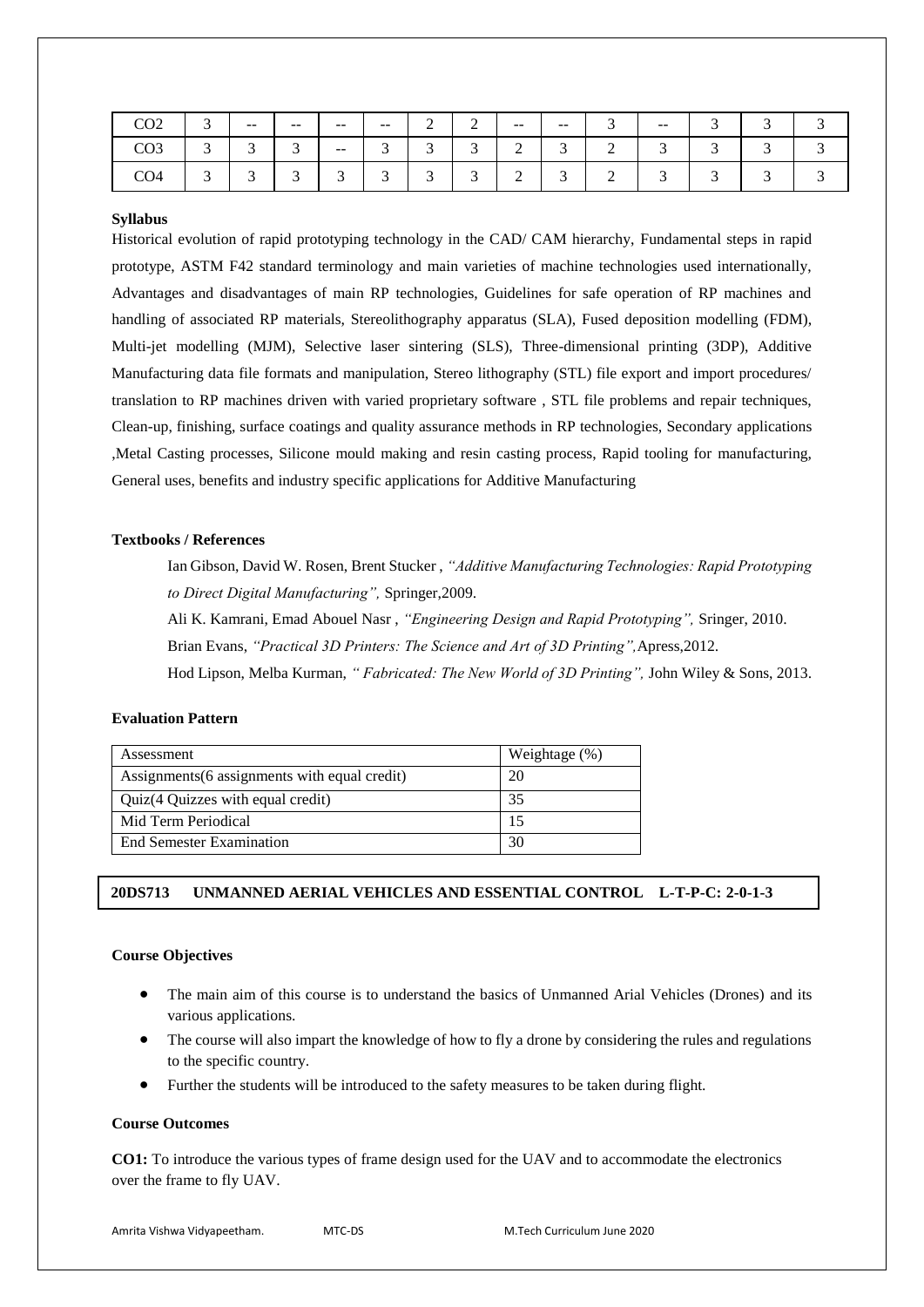**CO2** : To make the students understand the basic working principal behind the electronic components used and its specification to build a drone from scratch.

**CO3:** To enable the students to identify and understand various functional modules of the controller using a preprogrammed controller used in the UAV.

# **CO-PO Mapping**

| PO/PSO          |                 |                 |                 |                 |                 |                 |                 |     |                 |                  |             |             |
|-----------------|-----------------|-----------------|-----------------|-----------------|-----------------|-----------------|-----------------|-----|-----------------|------------------|-------------|-------------|
| CO              | PO <sub>1</sub> | PO <sub>2</sub> | PO <sub>3</sub> | PO <sub>4</sub> | PO <sub>5</sub> | PO <sub>6</sub> | PO <sub>7</sub> | PO8 | PO <sub>9</sub> | PO <sub>10</sub> | <b>PO11</b> | <b>PO12</b> |
| CO <sub>1</sub> |                 |                 |                 |                 |                 |                 |                 | --  |                 |                  |             |             |
| CO <sub>2</sub> |                 |                 | ⌒               |                 | ⌒               |                 |                 | --  |                 |                  |             |             |
| CO <sub>3</sub> |                 |                 |                 |                 | ⌒               |                 |                 |     |                 |                  | ⌒           |             |

#### **Syllabus**

This course includes UAV components, command and control (C2) communication systems, basics of flight, regulatory and regulations, safety and societal considerations. Laboratory activities provide opportunity for students to gain hands-on experience in working with UAVs, Design aspects of drone, Drone control experiments using MATLAB and parrot drones, PID control for drones, State space controls for drone

# **Textbooks / References**

*ASA Test Prep. Remote Pilot Test Prep — UAS: Study & Prepare. Wellfleet Press, 2016. 978-1577151326 Austin, Unmanned Aircraft Systems: UAVS Design, Development and Deployment. Wiley, 2010. 978-0- 470- 05819-0*

*Baichtal, Building Your Own Drones: A Beginners' Guide to Drones, UAVs, and ROVs. Que Publishing, 2016. 978-0789755988* 

*Beard & McLain, Small Unmanned Aircraft: Theory and Practice. Princeton University Press, 2012. 978- 0691149219* 

*Cares &Dickmann, Operations Research for Unmanned Systems. Wiley, 2016. 978-1-118-91894-4*

*UAS110 Syllabus - Page 3 Chao & Chen, Remote Sensing and Actuation Using Unmanned Vehicles. Wiley, 2012. 978-1-118- 12276-1* 

*Cheng, Aerial Photography and Videography Using Drones. Peachpit Press, 2015. 978-0-13-412277-9*

# **Evaluation Pattern**

| Assessment                                    | Weightage $(\%)$ |
|-----------------------------------------------|------------------|
| Assignments (6 assignments with equal credit) | 20               |
| Quiz(4 Quizzes with equal credit)             | 35               |
| Mid Sem Periodical                            |                  |
| <b>End Semester Examination</b>               | 30               |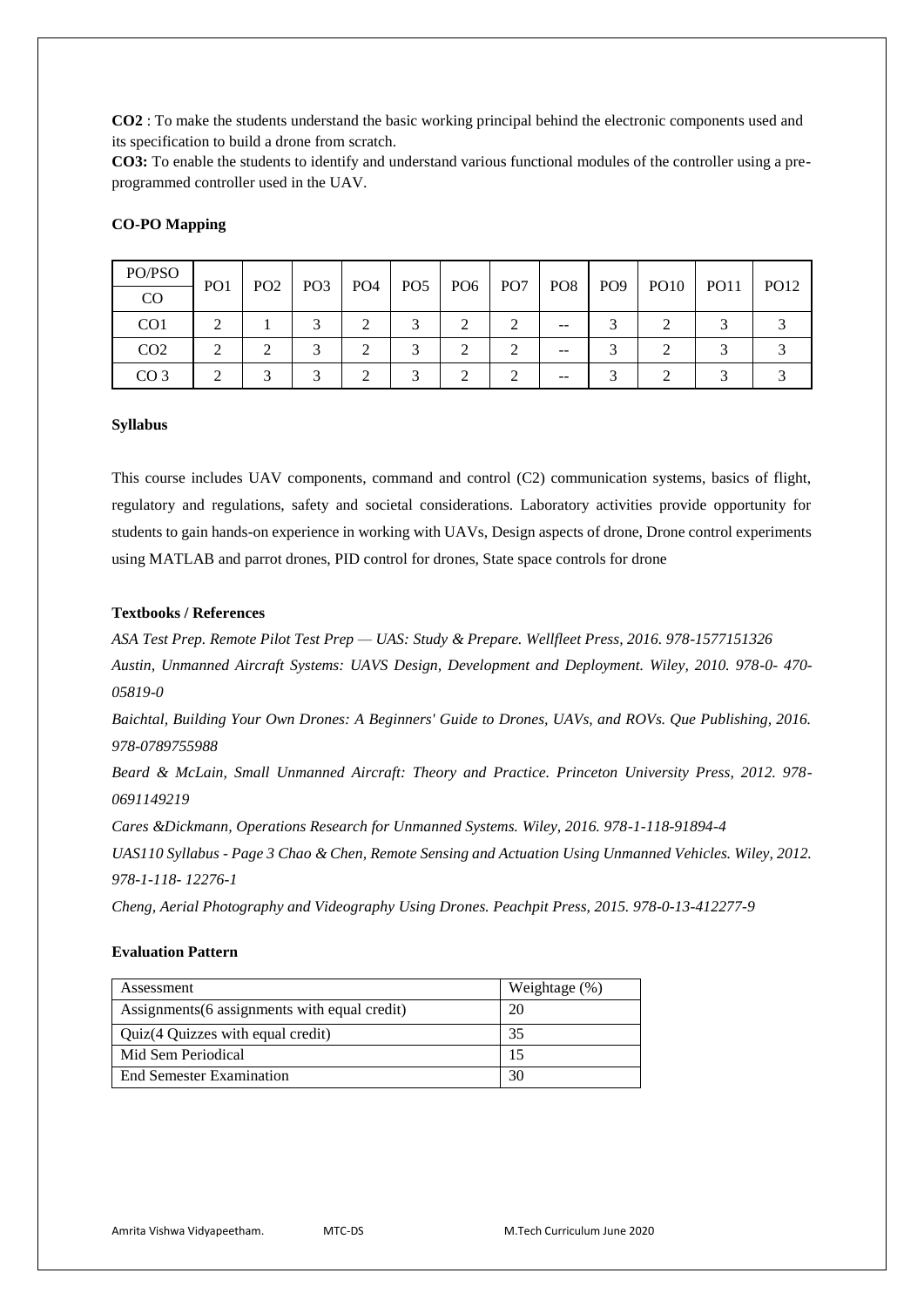# **20DS714 COMPUTATIONAL ROBOTICS AND ROBOTIC OPERATING SYSTEM L-T-P-C:2-0-1-3**

# **Course Objectives**

- The course will provide an introduction to Robotic Operating System platform.
- The course will enrich the students with various module developments in ROS for Robot control, Navigation and environment mapping.
- The course will also deliver the multiple robot communication and control using ROS.
- The final goal of the course will be designing a ROS module for the robotic system designed by the student.

# **Course Outcomes**

**CO1:** To develop simple applications to control robot motion.

**CO2:** To master the basics of ROS module development for robots.

**CO3:** To program the robots to perform simple and specific tasks.

# **CO-PO Mapping**

| PO/PSO          | PO <sub>1</sub>   | PO <sub>2</sub> | PO3 | PO <sub>4</sub> |   | $PO5$   PO6   PO7 |    |       | PO8   PO9 | <b>PO10</b> | <b>PO11</b> | <b>PO12</b> |
|-----------------|-------------------|-----------------|-----|-----------------|---|-------------------|----|-------|-----------|-------------|-------------|-------------|
| $_{\rm CO}$     |                   |                 |     |                 |   |                   |    |       |           |             |             |             |
| CO <sub>1</sub> |                   | ◠               |     |                 |   |                   | -- | --    |           |             |             |             |
| CO <sub>2</sub> | $\mathbf{\Omega}$ | ◠               | 2   | $\bigcap$       | ⌒ |                   | -- | $- -$ |           | ⌒           |             |             |
| CO <sub>3</sub> |                   | ◠               | 2   | $\bigcap$       |   |                   | -- | --    |           |             |             |             |

# **Syllabus**

ROS concepts - Preliminaries – Publishing a topic – Subscribing to a topic – Latched topics – Defining message types – Mixing Publishers and subscribers – Services – Defining a service – Implementing a service – Using a service – Actions – Definition of an Action – Implementing a basic action server – Robots and Simulators – Sub systems – Actuation: Mobile platform – Actuation manipulator arm – Cameras and Scanners.

# **Text Books / References**

*'Programing Robots with ROS', M. Quigley, B. Gerkey, and W. D. Smart, Oreilly Publishers, 2015. 'ROS Robotics by example', Fairchild & Harman, PACKT Publishing, 2016 'Introduction to Robotics', T. Bajd, M. Mihelj and M. Munih, Springer Briefs in Applied Sciences and Technology, 2013*

*'Introduction to AI Robotics', Robin Murphy, MIT Press, 2000*

# **Evaluation Pattern**

| Assessment                                    | Weightage $(\%)$ |
|-----------------------------------------------|------------------|
| Assignments (6 assignments with equal credit) | 20               |
| Quiz(4 Quizzes with equal credit)             | 35               |
| Mid Sem Periodical                            |                  |
| <b>End Semester Examination</b>               | 30               |

# **20DS715 COMPLEX SYSTEMS IN ENGINEERING, FINANCE & BIOLOGY: MODELLING & ANALYSIS L-T-P-C: 2-0-1-3**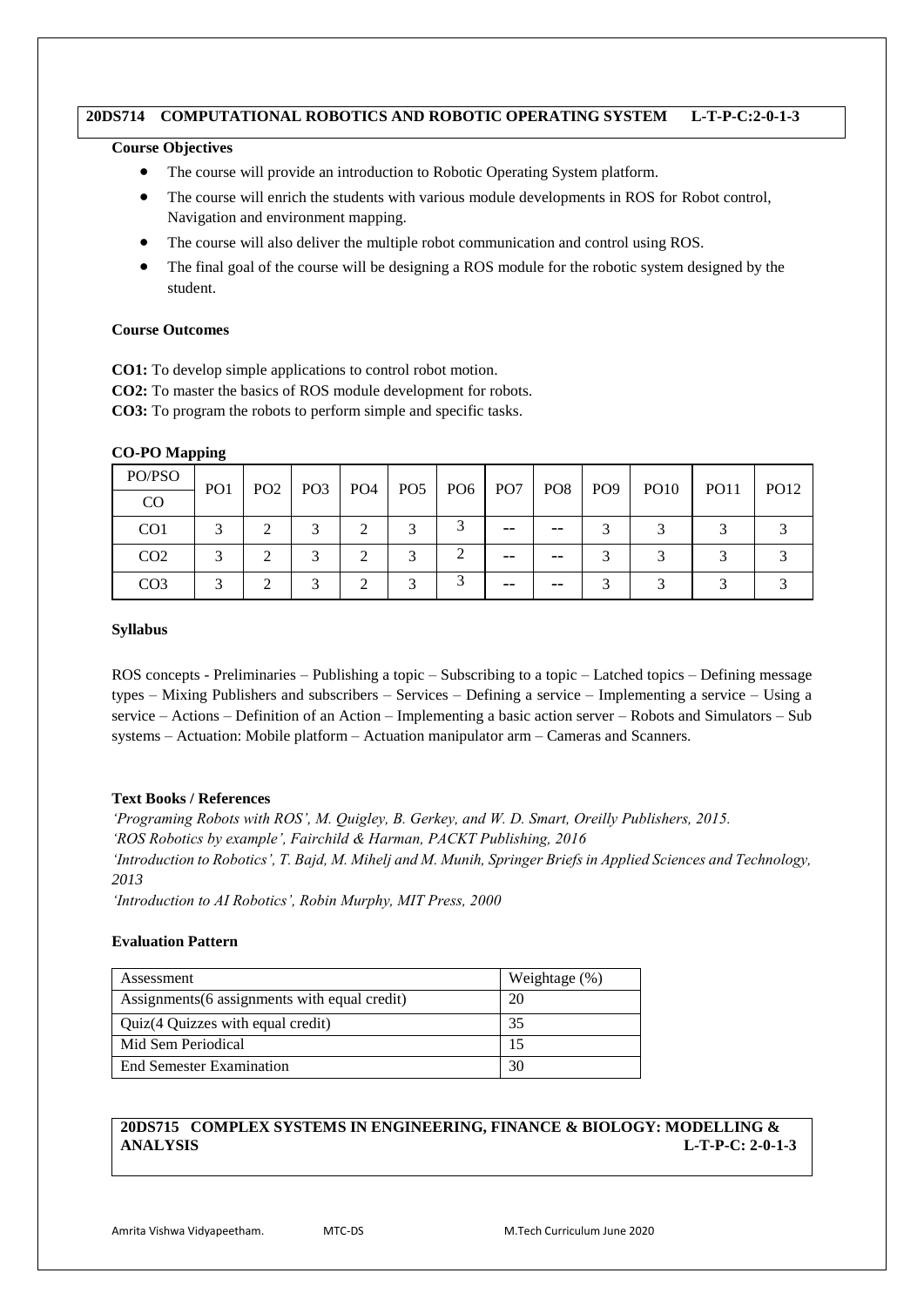#### **Course Objectives**

- The course will lay down the basic concepts of complex system theory required to model and analyse various physical systems
- It will explore the concepts initially through computational experiments and then try to understand the concepts/theory behind it.
- It will help the students to perceive the engineering problems using the fundamental concepts in engineering, finance and biology
- Another goal of the course is to provide connection between the concepts of complex system theory, mathematics and computational thinking

#### **Course Outcomes**

**CO1:** To enable the students to create mathematical models of physical and engineering systems

**CO2:** To introduce state of the art techniques to analyze data obtained from nonlinear systems

**CO3:** To apply the concepts of complex system theory to predict transitions that happen in physical and Engineering systems

| <b>CO-PO Mapping</b> |
|----------------------|
|----------------------|

| P <sub>O</sub>  |                         | PO <sub>2</sub> |                 |            |     | PO6   PO7 |    |    |    | PO8   PO9   PO10   PO11 |             |
|-----------------|-------------------------|-----------------|-----------------|------------|-----|-----------|----|----|----|-------------------------|-------------|
| CO              | PO <sub>1</sub>         |                 | PO <sub>3</sub> | $\mid$ PO4 | POS |           |    |    |    |                         | <b>PO12</b> |
| CO <sub>1</sub> |                         |                 |                 |            |     | $- -$     | -- | -- | -- |                         |             |
| CO <sub>2</sub> | $\mathbf{\overline{3}}$ | $\sim$          |                 | ↑          |     | $- -$     |    |    |    |                         |             |
| CO <sub>3</sub> |                         |                 |                 | $\bigcirc$ |     | --        |    |    |    |                         |             |

#### **Syllabus**

Definition of a complex system- Complex systems in engineering- Complex systems in nature & society-Modelling of complex systems-Introduction to dynamical system theory- standard models in dynamical systemstransitions in dynamical systems-bifurcations- Maps and flows- Chaos- Routes to chaos.

Analysis of chaotic data from experiments-basics of time series analysis-standard models in time series analysisnonlinear time series analysis- phase space reconstruction- precursors to predict transitions in complex systemscritical slowing down- precursors based on recurrence-precursors based on multifractal formalism.

Emergence of order in complex systems-transitions as pattern formation-spatial early warning signals-complex networks-network properties as early warning measures-Networks in natural and engineering systems-Networks in biology-Networks in finance.

Applications in remote sensing- Applications in cyber security- Applications in physiology- Applications in finance-future of complex system theory.

# **Textbooks / References**

*N. Boccora, Modelling of Complex Systems, 2nd Edition, Springer 2010.*

*S. Strogatz, Nonlinear Dynamics and Chaos with applications to Physics, Biology, Chemistry &* 

*Engineering, 2nd Edition, Westview Press 2014.*

*H. D. I. Abarbanel, Analysis of Observed Chaotic Data, Springer 1997.*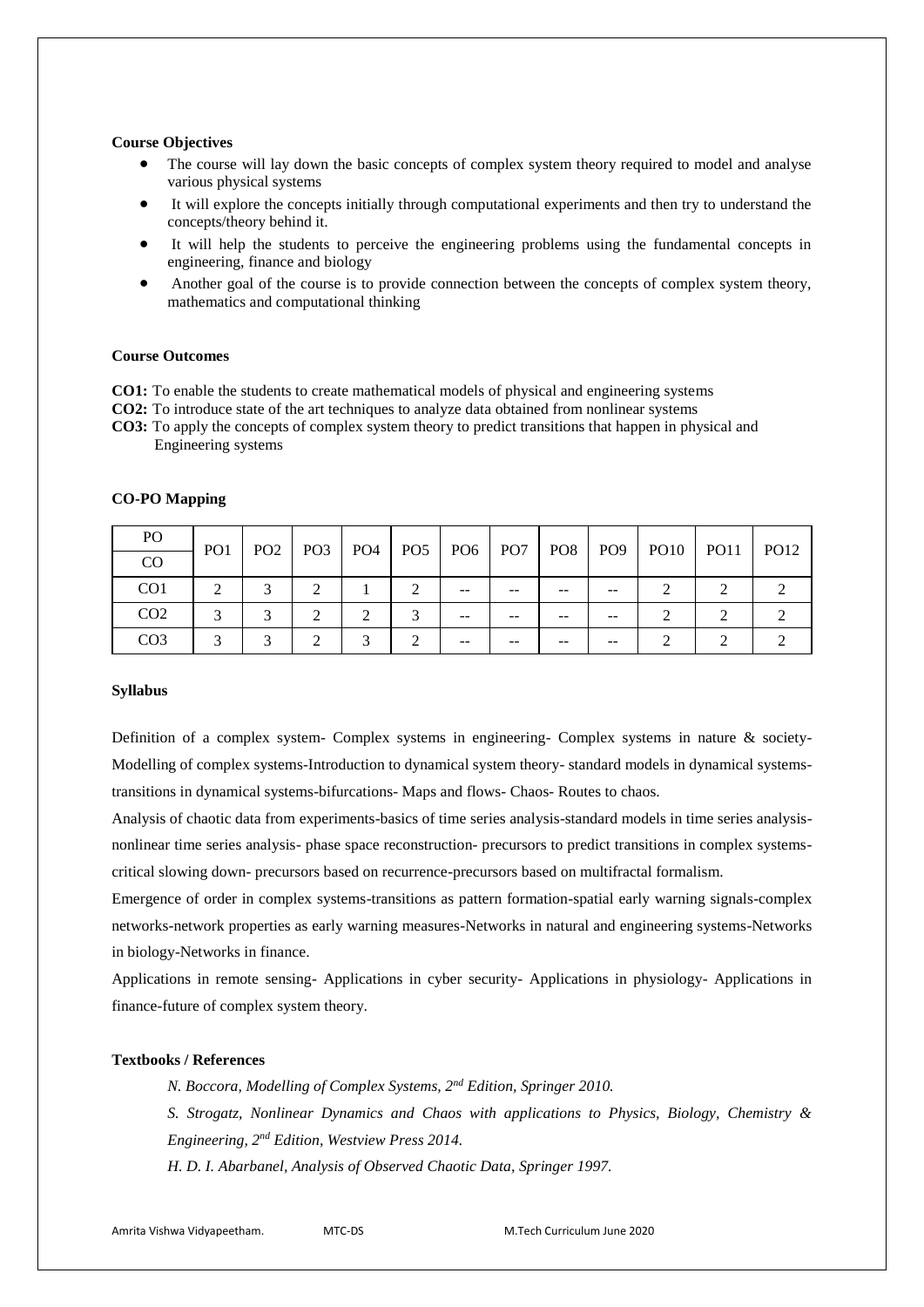*R. C. Hilborn, Chaos and Nonlinear Dynamics: An Introduction for Scientists and Engineers, Oxford University Press 1994.*

*R. H. Shumway and D. S. Stoffer, Time Series Analysis and Its Applications, 3rd Edition, Springer 2011. D. Sornette, Critical Phenomena in Natural Sciences, Springer 2000.*

*M. Cross and H. Greenside, Pattern Formation and Dynamics in Non-equilibrium Systems, Cambridge University Press 2009.*

*R. P. Sattoras, M. Rubi and A. D. Guilera (Eds), Statistical Mechanics of Complex Networks, Springer 2003.*

# **Evaluation Pattern**

| Assessment                                    | Weightage $(\%)$ |
|-----------------------------------------------|------------------|
| Assignments (6 assignments with equal credit) | 20               |
| Quiz(4 Quizzes with equal credit)             | 35               |
| Mid Sem Periodical                            |                  |
| End Sem Periodical                            | 30               |

# **20DS716 INTRODUCTION TO DATA ANALYSIS L-T-P-C: 2-0- 1- 3**

# **Course Objectives**

- The course will introduce the students to the basic concepts of data analysis
- It will explore the concepts initially through computational experiments and then try to understand the concepts/theory behind it.
- It will help the students to analyse the engineering problems using the fundamental concepts in data analysis
- Another goal of the course is to provide connection between the concepts of data analysis, mathematics and computational thinking

# **Course Outcomes**

**CO1**: Analyse the data generated by experiments and simulation

**CO2**: Develop models for the systems of interest from the observed data

**CO3:** Evaluate the efficacy of different data driven models developed in order to predict the behaviour of the system

| PO/PSO          | PO <sub>1</sub>             |                         |                             |  |    |  | PO2   PO3   PO4   PO5   PO6   PO7   PO8   PO9   PO10 | $PQ11$ $PQ12$ |  |
|-----------------|-----------------------------|-------------------------|-----------------------------|--|----|--|------------------------------------------------------|---------------|--|
| CO              |                             |                         |                             |  |    |  |                                                      |               |  |
| CO <sub>1</sub> | $\mathcal{D}_{\mathcal{L}}$ | $\mathbf{\overline{3}}$ | $\mathcal{D}_{\mathcal{L}}$ |  | -- |  |                                                      |               |  |
| CO <sub>2</sub> | ↑                           |                         |                             |  | -- |  |                                                      |               |  |
| CO <sub>3</sub> |                             |                         |                             |  |    |  |                                                      |               |  |

# **CO-PO Mapping**

# **Syllabus**

The need for data analysis – variables and data – graphs and distributions – measures of center and spread – normal distribution – z-scores – correlation – functions –hypothesis testing – confidence interval and errors – ttest – chi-square test – goodness of fit – test for independence – ANOVA – introduction to design of experiments